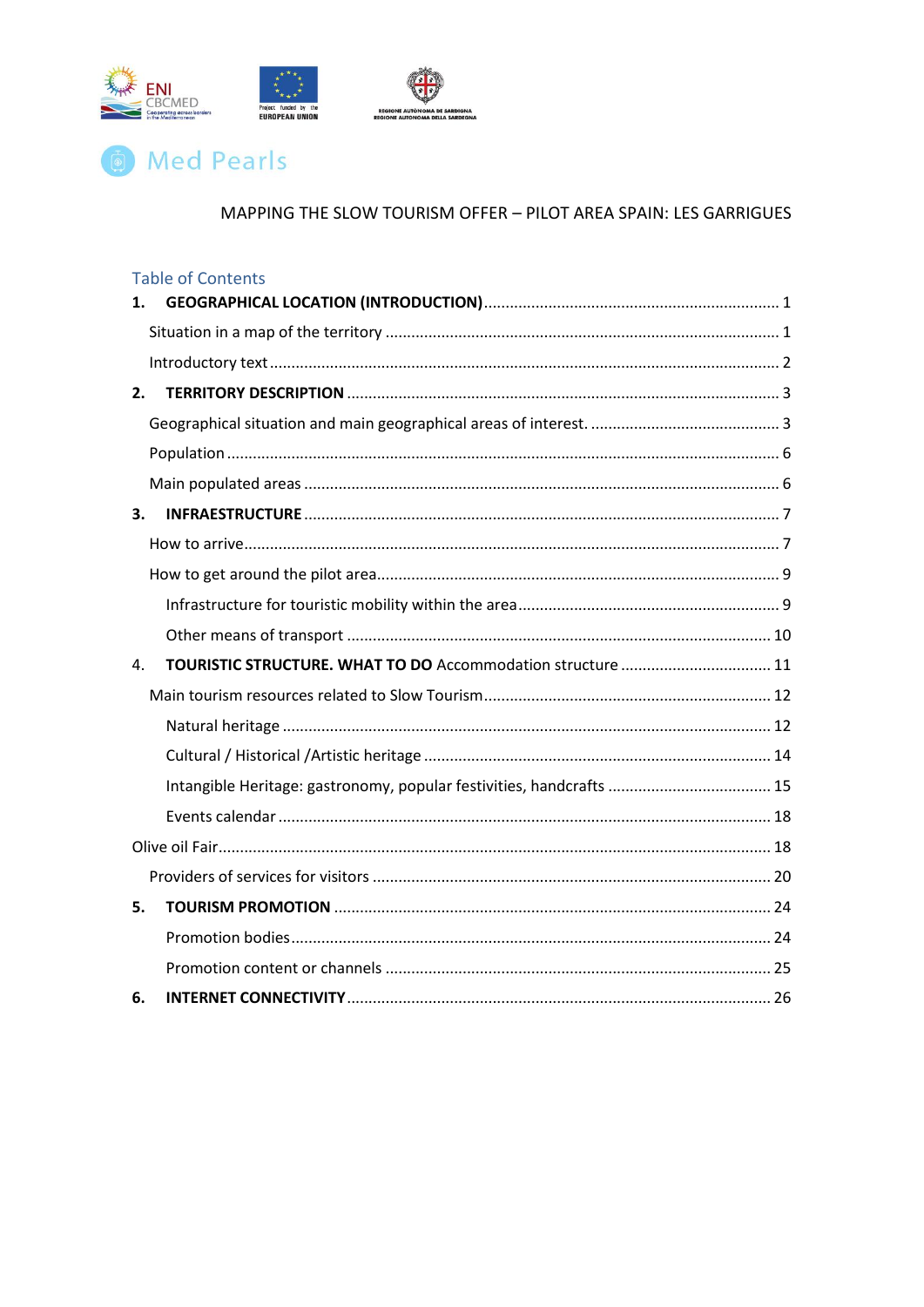

# **(b)** Med Pearls

# MAPPING THE SLOW TOURISM OFFER – PILOT AREA SPAIN: LES GARRIGUES

# <span id="page-1-0"></span>**1. GEOGRAPHICAL LOCATION (INTRODUCTION)**

# <span id="page-1-1"></span>Situation in a map of the territory

| <b>Situation</b>             | Link (optional)                                                                  |  |  |
|------------------------------|----------------------------------------------------------------------------------|--|--|
| map / maps                   |                                                                                  |  |  |
|                              | Check out this link on the tourist map of Les Garrigues:                         |  |  |
| Map 1.                       | http://www.turismegarrigues.com/publicacions/mapaA3mostra7.pdf                   |  |  |
|                              |                                                                                  |  |  |
|                              |                                                                                  |  |  |
| Map 2.                       |                                                                                  |  |  |
| (optional if                 |                                                                                  |  |  |
| needed)                      |                                                                                  |  |  |
|                              |                                                                                  |  |  |
| Situation                    | Check out this link in the catalog where you will find the situation map of Les  |  |  |
| map within                   | Garrigues:                                                                       |  |  |
| the region                   | http://www.turismegarrigues.com/publicacions/cateleg-24-experiencies-            |  |  |
| or country                   | oleoturistiques.pdf                                                              |  |  |
|                              |                                                                                  |  |  |
| PANORAMA<br><b>AREA VIEW</b> | Watch some of the videos of the county with aerial views:                        |  |  |
| (pictures /                  | https://www.youtube.com/watch?time_continue=8&v=sOFml2xYqGk&featu<br>re=emb_logo |  |  |
| Drone views                  | For more information check out this link:                                        |  |  |
| if available)                | http://www.turismegarrigues.com/ca/multimedia/galeriadevideos                    |  |  |
| Also 3-5                     |                                                                                  |  |  |
| photos                       |                                                                                  |  |  |
| representati                 |                                                                                  |  |  |
| ve of the                    |                                                                                  |  |  |
| slow                         |                                                                                  |  |  |
| tourism in                   |                                                                                  |  |  |
| the pilot                    |                                                                                  |  |  |
| area.                        |                                                                                  |  |  |
|                              |                                                                                  |  |  |
|                              |                                                                                  |  |  |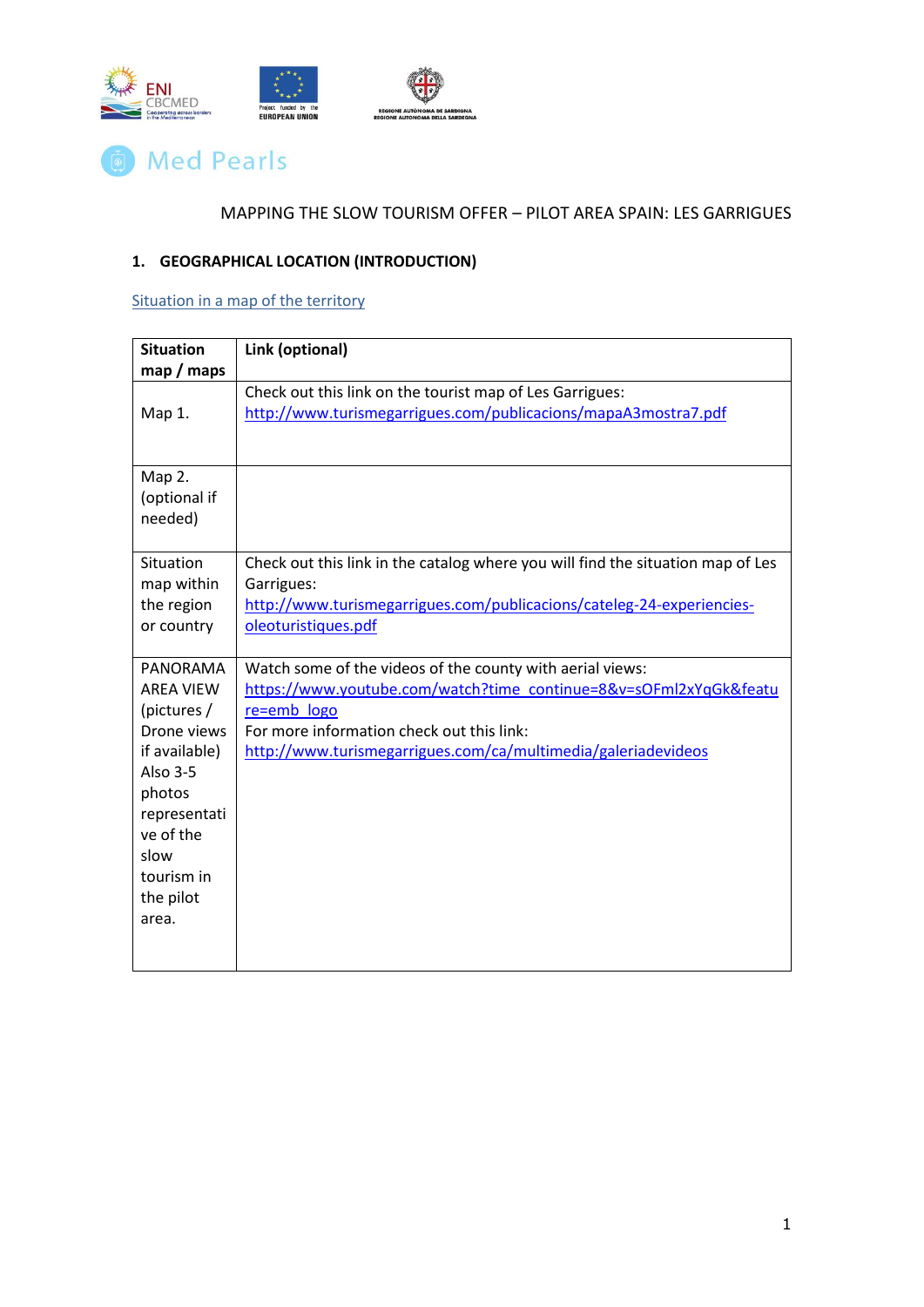



#### <span id="page-2-0"></span>Introductory text

#### **Introductory text. (About ½ page approximately)**

Les Garrigues is one of the counties of Catalonia, in the province of Lleida, with an area of 799.7 km<sup>2</sup> that includes 24 municipalities. Due to its surface area, it is one of the largest counties in the Principality, but due to its population, it is a rather depopulated region with 19,090 inhabitants in 2016. It is one of the most important center of olive cultivation (most of it without the necessity of irrigation) in all Catalonia.

In the area of les Garrigues, due to both a lack of irrigation and the conditions of its terrain, there has been the need of specializing in growing crops typical in dry regions: cereals, vines, almond trees and, above all, olive trees, the most traditional and characteristic one.

The growing process of olive trees, their harvest and the almost handmade process of producing olive oil are a tourist attraction by themselves. Visiting any mill and its country cooperatives in the producer villages involves a remarkable experience. Moreover, it goes without saying, you can buy some litres of this valuable liquid, and stroll around these villages, witnesses of former splendour, which still preserve an old-fashioned, serene and peaceful way of life as well as great dignity and lordly features.

As far as culture is concerned, we must highlight the prehistoric cave paintings of El Cogul, which form part of one of the most important collections of cave paintings in the Mediterranean region. Other places of interest include the ethnological museums, of Juneda and Castelldans and the Archaeological Museum of Les Borges Blanques.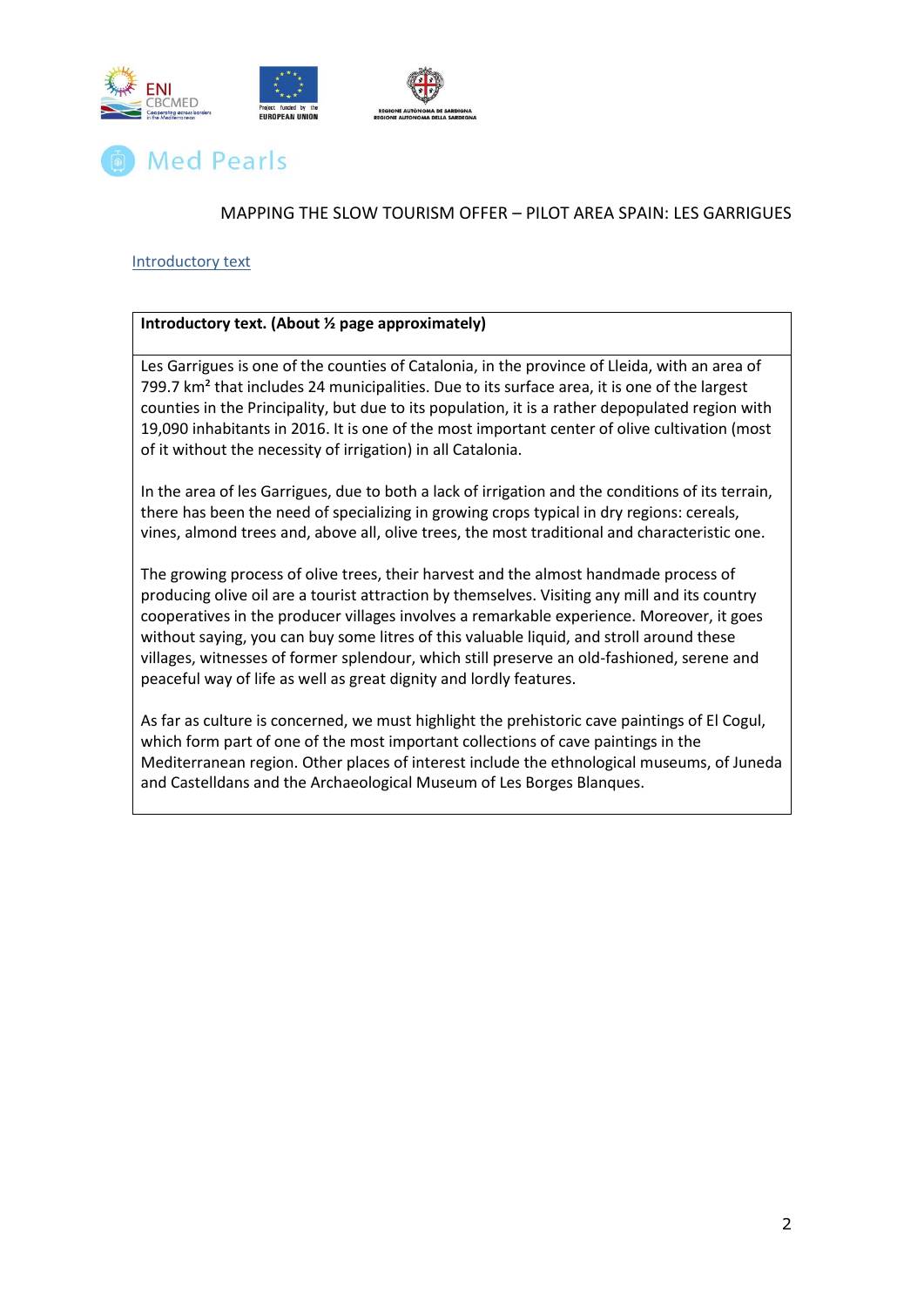



#### <span id="page-3-0"></span>**2. TERRITORY DESCRIPTION**

<span id="page-3-1"></span>Geographical situation and main geographical areas of interest.

#### **Text describing the geography of the area**

Les Garrigues are bounded in the north by Segrià, Pla d'Urgell and Urgell, in the south by Priorat, in the east by Conca de Barberà, whereas the west is bounded by Tarragona's region Ribera d'Ebre.

Besides the geographical limits, it is Garrigues' own terrain features what establishes the limits.

The landscape is outlined by olive and almond trees all over the region, distinguished by dry and arid soil except for some specific parts. The olive tree is the most widespread crop in the region; the typical variety of olive tree is the Arbequina and its olive, small, round and with firm flesh, produces an olive oil with low acidity which is considered to be the best olive oil by the experts.

Arbeca, les Borges Blanques, Juneda, Puiggròs, and part of Castelldans make up an area in which, thanks to Urgell canal water, lucerne, corn and, above all, fruit trees are able to grow.

On the other hand, in Albi, Cervià, Espluga Calba, Fulleda, Pobla de Cérvoles, Tarrés, Vilosell and Vinaixa they also grow grapes for making cava.

The River Set, the most important river in the region, is born in the heart of Serra de Llena (mountain range), but most of the year it is dry due to the arid and continental climate and, when it does carry water, it flows through Vilosell, Pobla de Cérvoles, Albi, Cervià, Albagés and Cogul.

Stone also has a privileged role in the cultural heritage of the region. Dry stone constructions are mainly either old huts with an arched roof, water containers, field containing walls or field boundaries, shelters and refuges. These constructions were exclusively built of stone (without sticking the different blocks together) and perfectly fit Garrigues landscape.

| Approximate size of the | 799,7 km <sup>2</sup> | <b>Comments</b> |  |
|-------------------------|-----------------------|-----------------|--|
| destination (in $km2$ ) |                       |                 |  |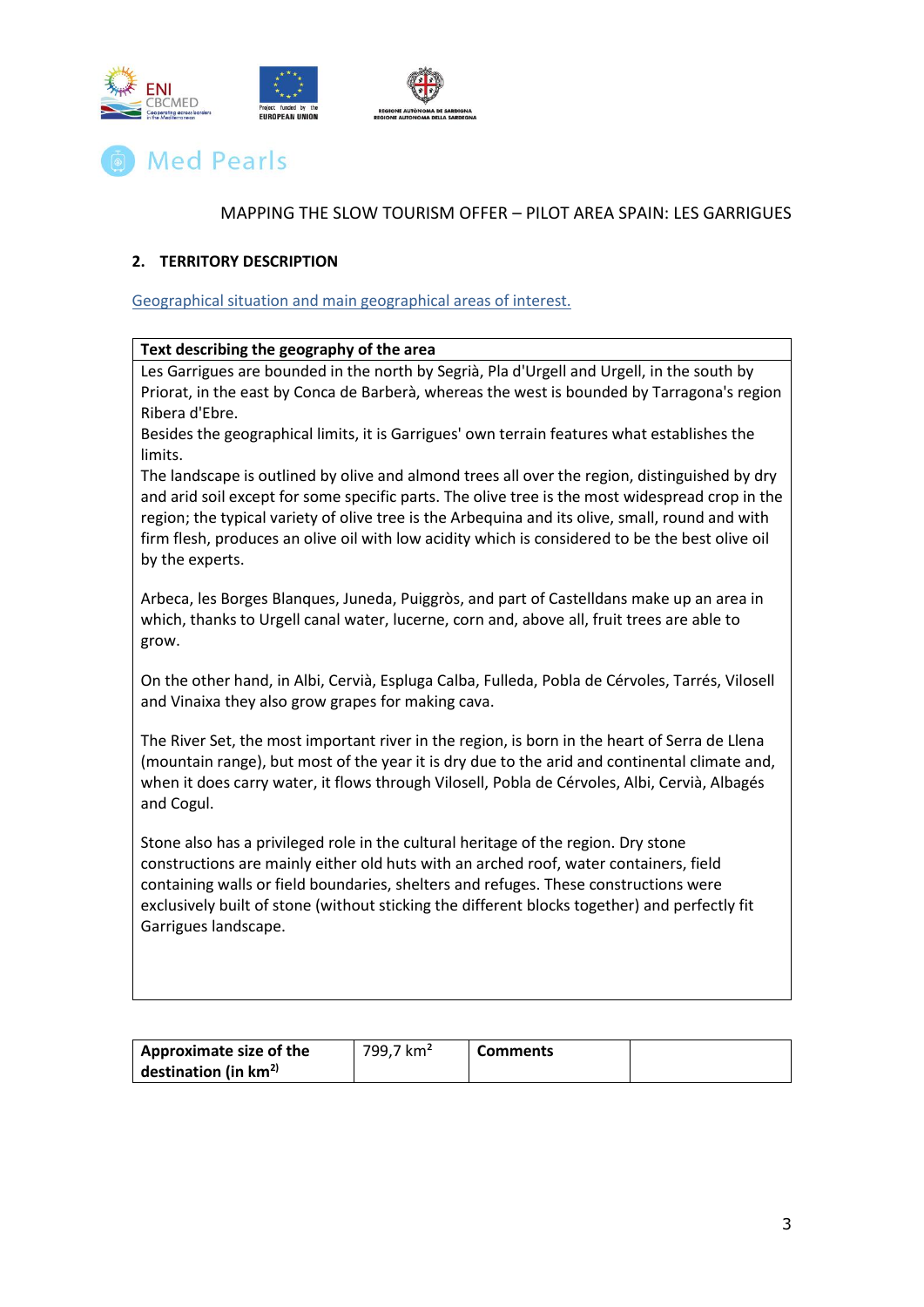



| <b>Main physical features</b>  | <b>Additional Comments</b>                           |
|--------------------------------|------------------------------------------------------|
| <b>Rivers</b>                  | The Set River is a river that flows through the      |
|                                | region from east to west but usually has very little |
|                                | water. A route is now signposted.                    |
| Hills                          | There are several hills that act as viewpoints,      |
|                                | some signposted such as Granadella, Bellaguarda,     |
|                                | Castelldans and others.                              |
| <b>Deserts</b>                 | No                                                   |
| Volcanoes                      | No                                                   |
| Caves                          | There are no caves in the region, but there are      |
|                                | many balms that serve as shelters. One of these      |
|                                | balms contains the famous Cogul cave paintings       |
|                                | that are a World Heritage Site.                      |
| Lakes                          | We don't have lakes, but there is a very large       |
|                                | swamp, such as the Albagés swamp (Segarra-           |
|                                | Garrigues).                                          |
| Mountains (over 1500 m.a.s.l.) | We don't have any.                                   |
| Others specify                 | Poorly anthropized landscape, and within the         |
|                                | model of mosaic landscape where it is                |
|                                | complemented by cultivated areas with wooded         |
|                                | areas that boosts a great wealth of flora and        |
|                                | fauna.                                               |

| Level of biodiversity<br>(the range of different<br>plant and animal species) | <b>Choose</b><br>of 3<br>options | <b>Comments</b>                                                                                                                                                                                                  |
|-------------------------------------------------------------------------------|----------------------------------|------------------------------------------------------------------------------------------------------------------------------------------------------------------------------------------------------------------|
| LOW biodiversity (small<br>range of species present)                          |                                  |                                                                                                                                                                                                                  |
| <b>MEDIUM biodiversity</b>                                                    | XX                               | We have a great wealth of fauna especially in the<br>subject of ornithology (See Mas de Melons)<br>https://www.espaisnaturalsdeponent.cat/ca/espais-<br>naturals-de-ponent/espais/5/secans-de-melons-i-<br>alfes |
| HIGH biodiversity (many<br>different plan and animal<br>species present)      |                                  |                                                                                                                                                                                                                  |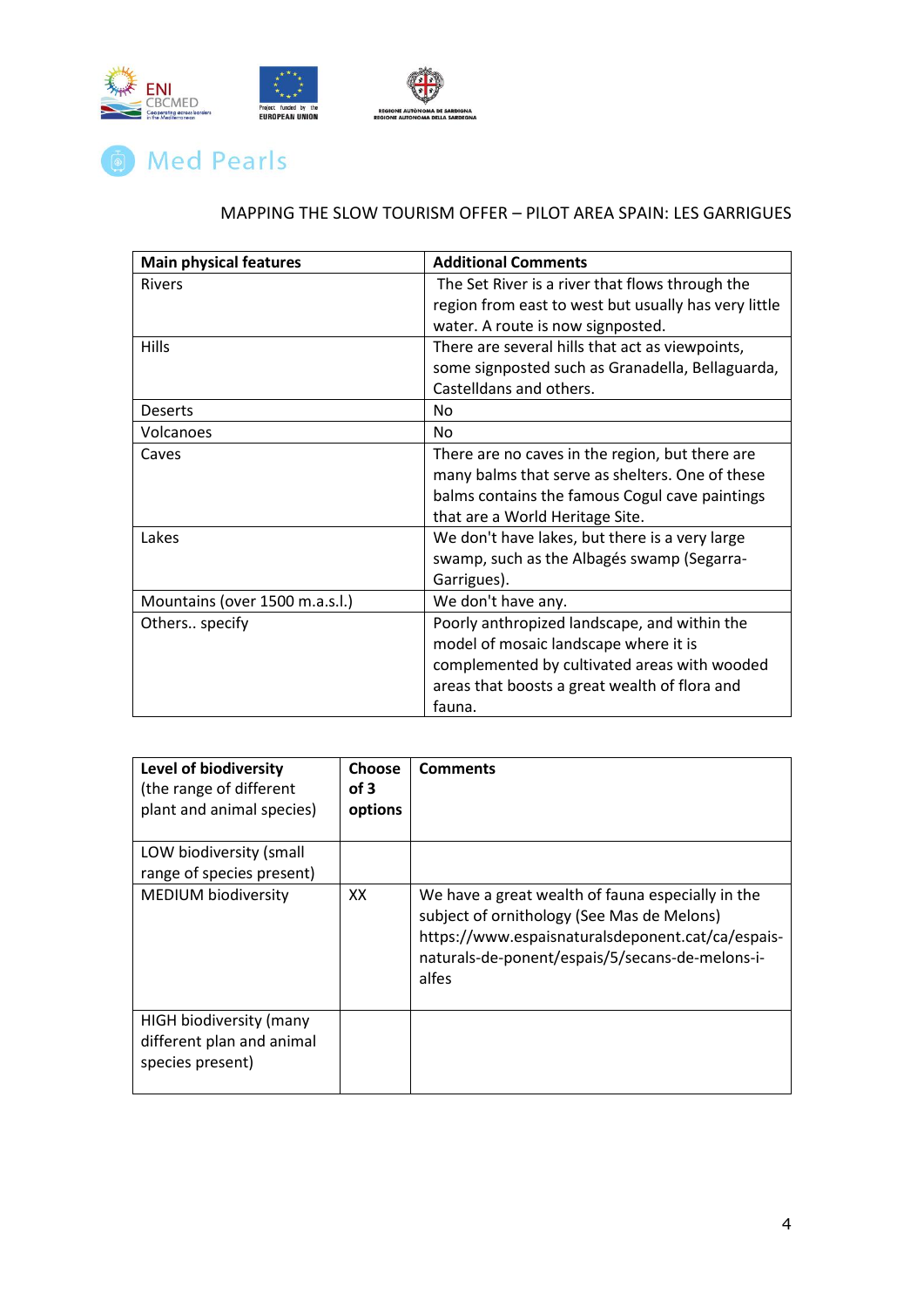



### **Description of the land / territory**

Most of the surface of Les Garrigues is occupied by crops (56.85% of the total area of the region) with percentage values very similar to those of the area of Ponent (58.68%) and much higher than those of Catalonia (26.07%). Regarding the typology of cultivation in Les Garrigues, the dry land has much higher proportions than irrigated.

Forests and woodlands (forest area) are the second type of dominant land use with 35.92% of the total county area. In this sense, the proportion of forest area is slightly higher than that of the whole of Ponent (31.32%) and lower than that of Catalonia as a whole (57.22%).

The built-up area represents 3.86% and is lower than that of the whole of the West (3.90%) and that of Catalonia (6.60%).

| List of protected areas                 | <b>Surface</b> | <b>Remarks as for slow</b> |
|-----------------------------------------|----------------|----------------------------|
| (National Park, natural parks, other    |                | tourism                    |
| Europa 2000 sites important for the     |                |                            |
| slow tourism development)               |                |                            |
| Mas de Melons (PEIN area - Plan of      | 0,42 Ha        | Ornithological and         |
| Areas of Natural Interest-, within the  |                | photographic tourism       |
| Natura 2000 network)                    |                |                            |
| Els Bessons (Protected natural area)    | 425 Ha         |                            |
| Vall de Vinaxa and Serra de la Llena in | 577 ha         |                            |
| la Pobla de Cérvoles                    |                |                            |

| Weather                                           | Winter                | <b>Summer</b>            | <b>Comments</b>                                                   |
|---------------------------------------------------|-----------------------|--------------------------|-------------------------------------------------------------------|
| Sunshine<br># of hours                            | 17.00h                | 22.00                    |                                                                   |
| Rainfall<br>mm.                                   | 250 <sub>mm</sub>     | 100 <sub>mm</sub>        | There are seasons of a lot of<br>drought and others of heavy rain |
| Temperature: average day<br>and night temperature | $5-10$ <sup>o</sup> C | $26 - 30$ <sup>o</sup> C |                                                                   |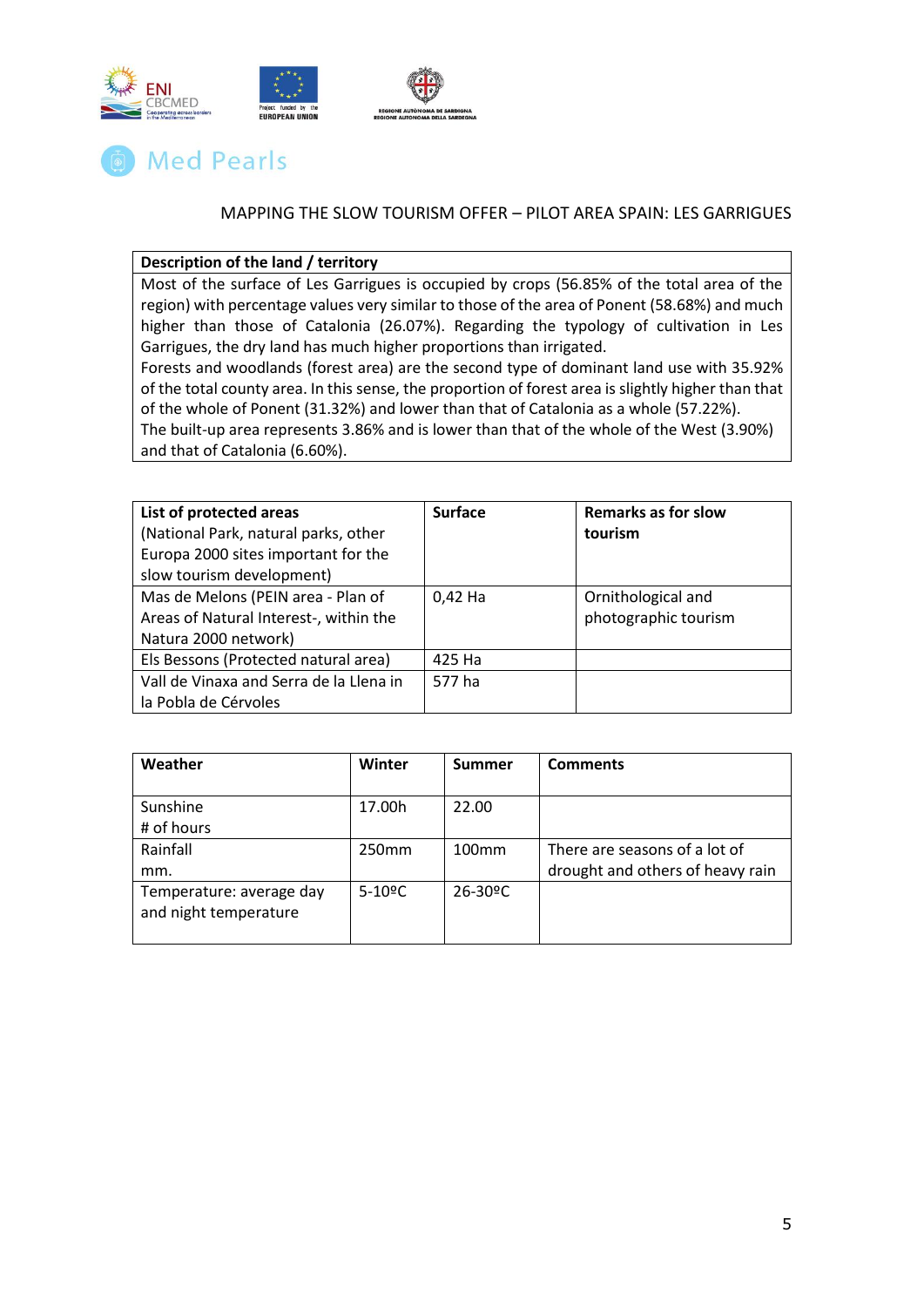



# <span id="page-6-0"></span>**Population**

| <b>Number of inhabitants</b> | <b>Additional comments</b>                                                                                                                                                            |
|------------------------------|---------------------------------------------------------------------------------------------------------------------------------------------------------------------------------------|
| 19.000 inhabitants           | Choose between available options. (mark with x)                                                                                                                                       |
|                              | Urban: X<br>Sand/shingle beach:<br>Moor/heathland:<br>Farmland: X<br>Forest/Woodland: X<br>Alpine:<br>Scrubland: XX<br>Desert:<br>Wetland:<br>Other (please describe): Small villages |

# <span id="page-6-1"></span>Main populated areas

Main cities/towns in terms of population size

| Name of Town/City         | <b>Inhabitants</b> | <b>Comments</b> |
|---------------------------|--------------------|-----------------|
| Albagés, l'               | 403                |                 |
| Albi                      | 803                |                 |
| Arbeca                    | 2.240              |                 |
| Bellaguarda               | 307                |                 |
| Borges Blanques, les      | 6.000              |                 |
| <b>Bovera</b>             | 267                |                 |
| Castelldans               | 958                |                 |
| Cervià de les Garrigues   | 686                |                 |
| Cogul, el                 | 174                |                 |
| Espluga Calba, l'         | 375                |                 |
| Floresta, la              | 155                |                 |
| Fulleda                   | 87                 |                 |
| Granadella, la            | 723                |                 |
| Granyena de les Garrigues | 158                |                 |
| Juncosa                   | 418                |                 |
| Juneda                    | 3.343              |                 |
| Omellons, els             | 217                |                 |
| Pobla de Cérvoles, la     | 206                |                 |
| Puiggròs                  | 287                |                 |
| Soleràs, el               | 350                |                 |
| Tarrés                    | 100                |                 |
| Torms, els                | 149                |                 |
| Vilosell                  | 185                |                 |
| Vinaixa                   | 499                |                 |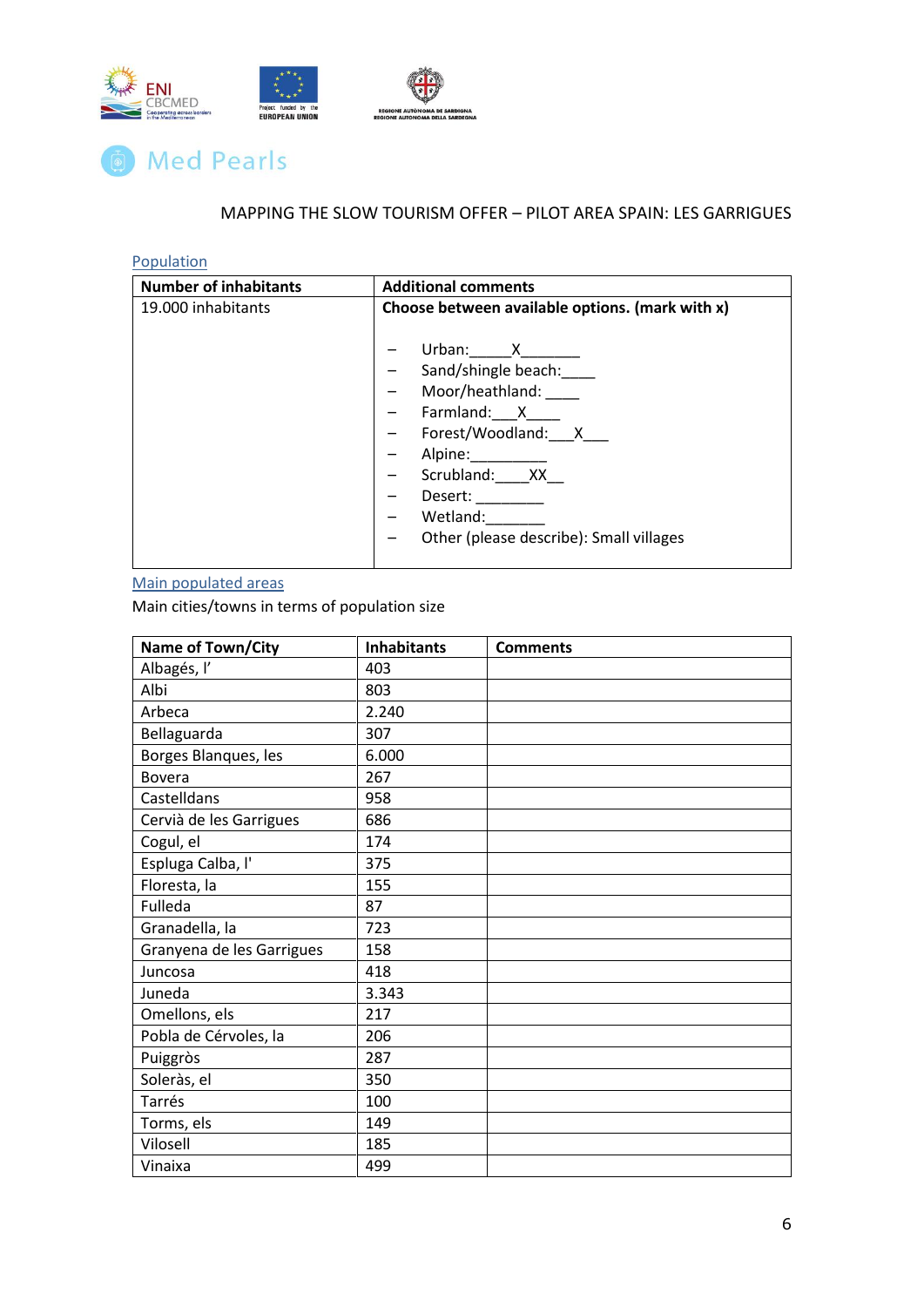



### **3. INFRAESTRUCTURE**

#### How to arrive

Infrastructure for touristic mobility to the area (Access by train, bus, road, car-sharing options...).

<span id="page-7-1"></span><span id="page-7-0"></span>

| <b>Means of transport</b> | Direct access to the territory | Comments: company name, web reference, etc |
|---------------------------|--------------------------------|--------------------------------------------|
|                           |                                |                                            |
|                           |                                |                                            |
| <b>AIR TRAVEL</b>         | No                             |                                            |
| RAILWAY                   | Yes                            | RENFE (Spain state-owned company)          |
| <b>SEA TRAVEL</b>         | No                             |                                            |
| <b>BUS</b>                | Yes                            | Alsa                                       |
| <b>TAXI</b>               | Yes                            |                                            |
| CAR-SHARING               | Yes                            |                                            |
| <b>INTERMODALITY</b>      | Yes                            | For example train+bike, bus+bike           |
| /COMODALITY               |                                |                                            |
| Long distance CYCLEWAYS-  | No                             |                                            |
| <b>EUROVELO</b>           |                                |                                            |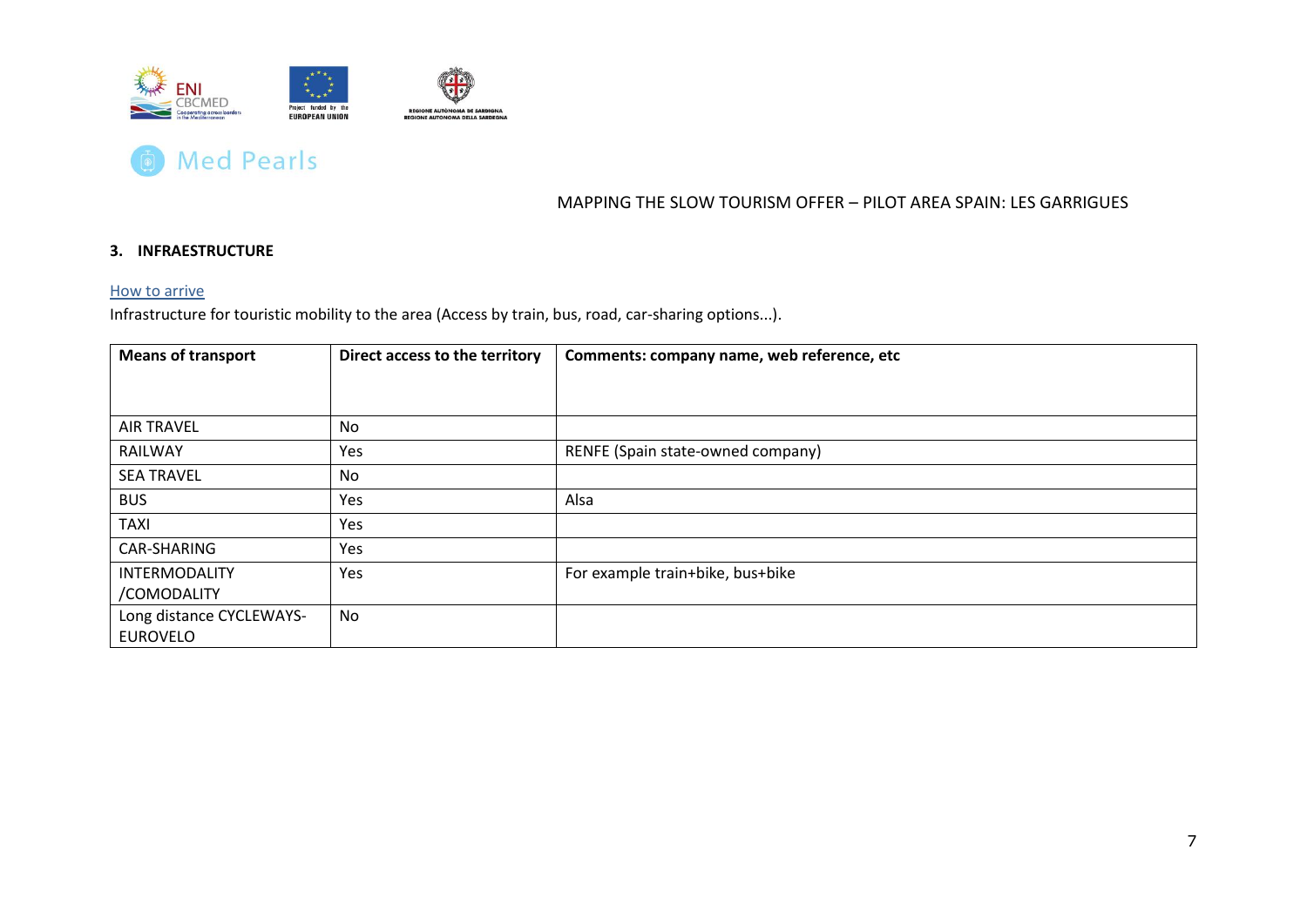

| <b>Distances</b><br>from the national capital city and/or from the city of reference for domestic visitors and for international<br>arrival/departures) | km     |
|---------------------------------------------------------------------------------------------------------------------------------------------------------|--------|
| Barcelona                                                                                                                                               | 110 km |
| Lleida                                                                                                                                                  | 24 km  |

| <b>Main Access roads</b>   | Origin/destination        | <b>Comments</b> |
|----------------------------|---------------------------|-----------------|
| (Motorway, highways, state |                           |                 |
| roads)                     |                           |                 |
| <b>Highway A-2</b>         | Airport / Port / Station  |                 |
|                            |                           |                 |
| <b>Highway A-2</b>         | Main city of origin for   |                 |
|                            | domestic visitors and for |                 |
|                            | international             |                 |
|                            | arrival/departures        |                 |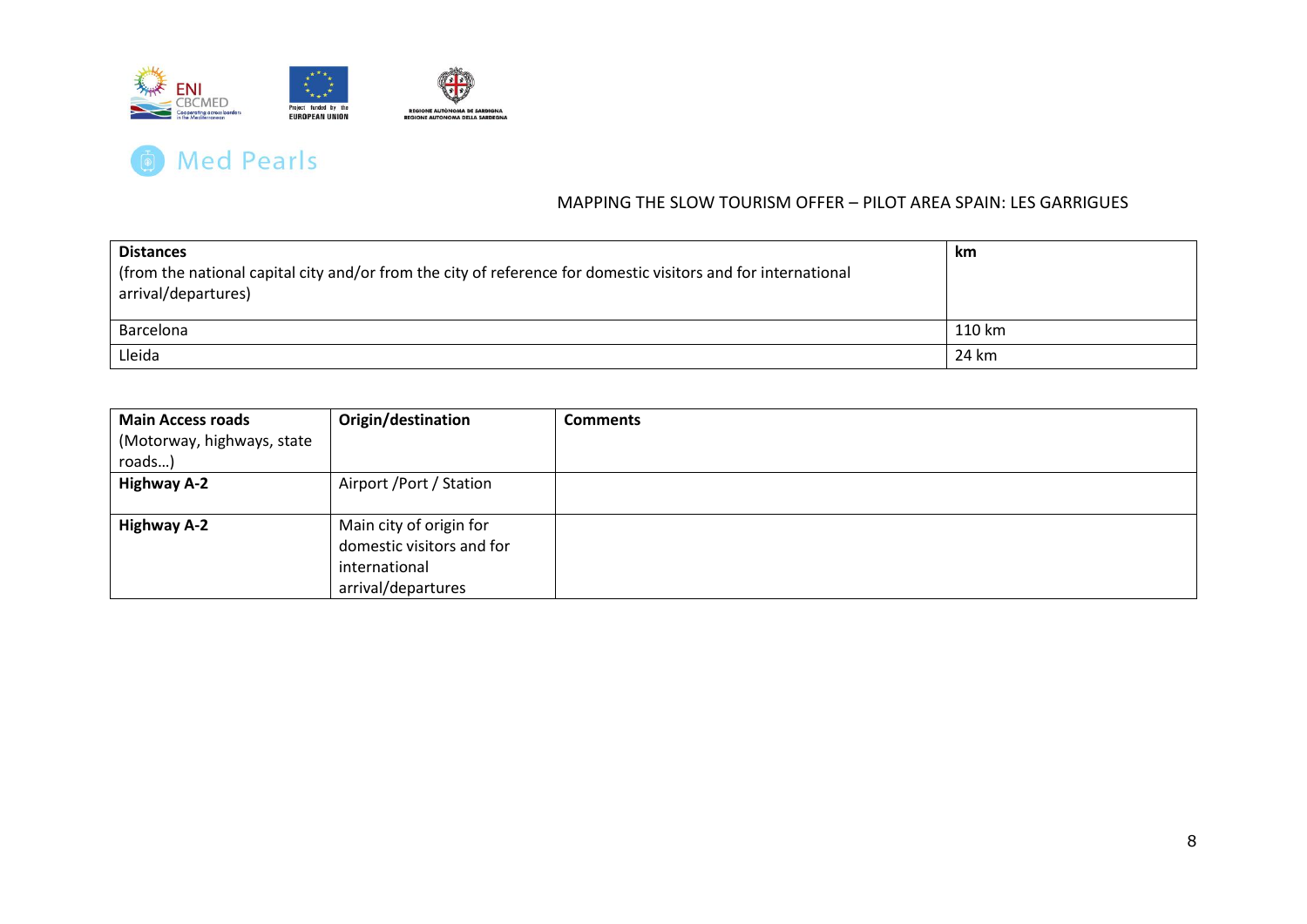



### How to get around the pilot area

Infrastructure for touristic mobility within the area

<span id="page-9-1"></span><span id="page-9-0"></span>

| <b>Means of transport</b> | <b>Comments</b>      | Link to information website (timetable, reservation platform)     |
|---------------------------|----------------------|-------------------------------------------------------------------|
|                           |                      |                                                                   |
|                           |                      |                                                                   |
| <b>AIR TRAVEL</b>         |                      |                                                                   |
| RAILWAY                   |                      |                                                                   |
| <b>SEA TRAVEL</b>         |                      |                                                                   |
| CABLEWAY                  |                      |                                                                   |
| <b>BUS</b>                | Yes, different lines | http://www.atmlleida.cat/en/horaris                               |
| <b>TAXI</b>               | Yes                  | https://www.lesborgesblanques.cat/visita/comarribar/transports-   |
|                           |                      | publics.html                                                      |
| CAR-SHARING               | Yes                  |                                                                   |
| <b>BIKE AND EBIKE</b>     | Yes                  | https://burricleta.com/en/centres/les-garrigues-burricleta-stable |
| <b>SHARING AND</b>        |                      |                                                                   |
| <b>RENTALS</b>            |                      |                                                                   |
| <b>INTERMODALITY</b>      |                      | For example train+bike, bus+bike                                  |
| OTHERS (add lines as      |                      |                                                                   |
| required)                 |                      |                                                                   |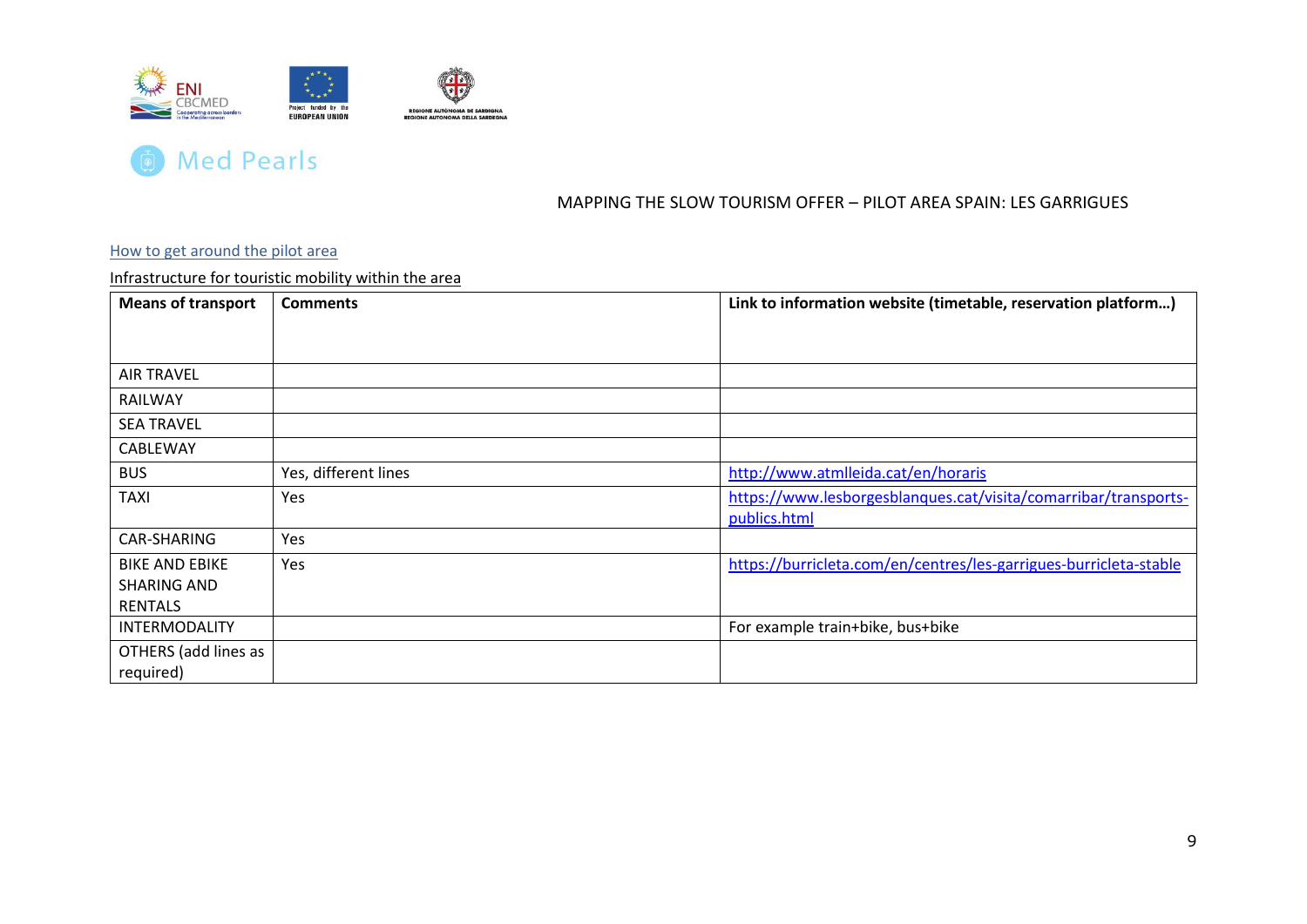



Other means of transport

Network of trails or hiking routes, cycling and MTB routes, horseback riding, river mobility, etc. always with a Soft Tourism / Soft Adventure Tourism approach *(Add lines as needed)*

<span id="page-10-0"></span>

| Type of activity   | Name of the<br>route/itinerary | Km | Link                                       | Comments (description, name of Service providers, etc) |
|--------------------|--------------------------------|----|--------------------------------------------|--------------------------------------------------------|
| Walking – hiking - | Geolocated                     |    | https://www.turismegarrigues.com/rutesweb/ |                                                        |
| <b>Cycling</b>     | walking or                     |    |                                            |                                                        |
|                    | cycling routes                 |    |                                            |                                                        |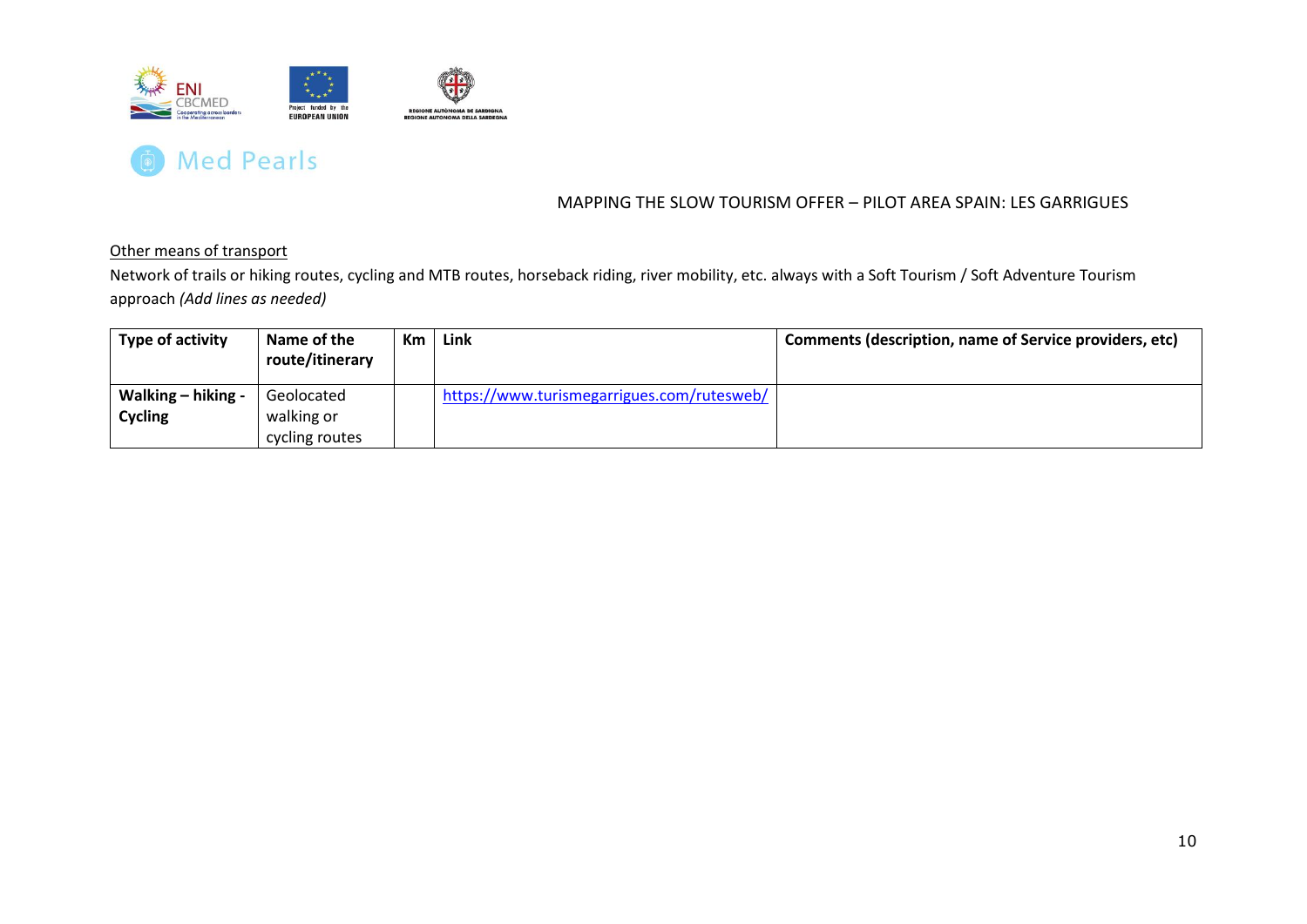



#### 4. **TOURISTIC STRUCTURE. WHAT TO DO**

Accommodation structure

<span id="page-11-0"></span>

| Type of<br>accommodation | Number of<br>hotels or | Accommodation<br>Capacity | Links to websites with list of accommodations (destination website and/or private<br>association) |
|--------------------------|------------------------|---------------------------|---------------------------------------------------------------------------------------------------|
|                          | establishments         |                           |                                                                                                   |
| Hotel / Hostel           |                        | 52 rooms in               | https://www.turismegarriques.com/ca/ondormir                                                      |
|                          |                        | total                     | http://establimentsturistics.gencat.cat/                                                          |
| Rural                    | 8                      | 65 pax in total           | https://www.turismegarriques.com/ca/ondormir                                                      |
| accommodation /          |                        |                           | http://establimentsturistics.gencat.cat/                                                          |
| Farmhouse /              |                        |                           |                                                                                                   |
| Country house            |                        |                           |                                                                                                   |
| Apartments &             | 37                     |                           | https://www.turismegarriques.com/ca/ondormir                                                      |
| houses to rent           |                        |                           | https://www.turismegarrigues.com/ca/ondormir#totalacomarca_tipusallotjament4                      |
| Motorhome                | 5                      |                           | https://www.turismegarriques.com/ca/ondormir#totalacomarca_tipusallotjament6                      |
| parking                  |                        |                           |                                                                                                   |
| Summer camp              | 4                      |                           | https://www.turismegarriques.com/ca/ondormir#totalacomarca_tipusallotjament3                      |
| facilities               |                        |                           |                                                                                                   |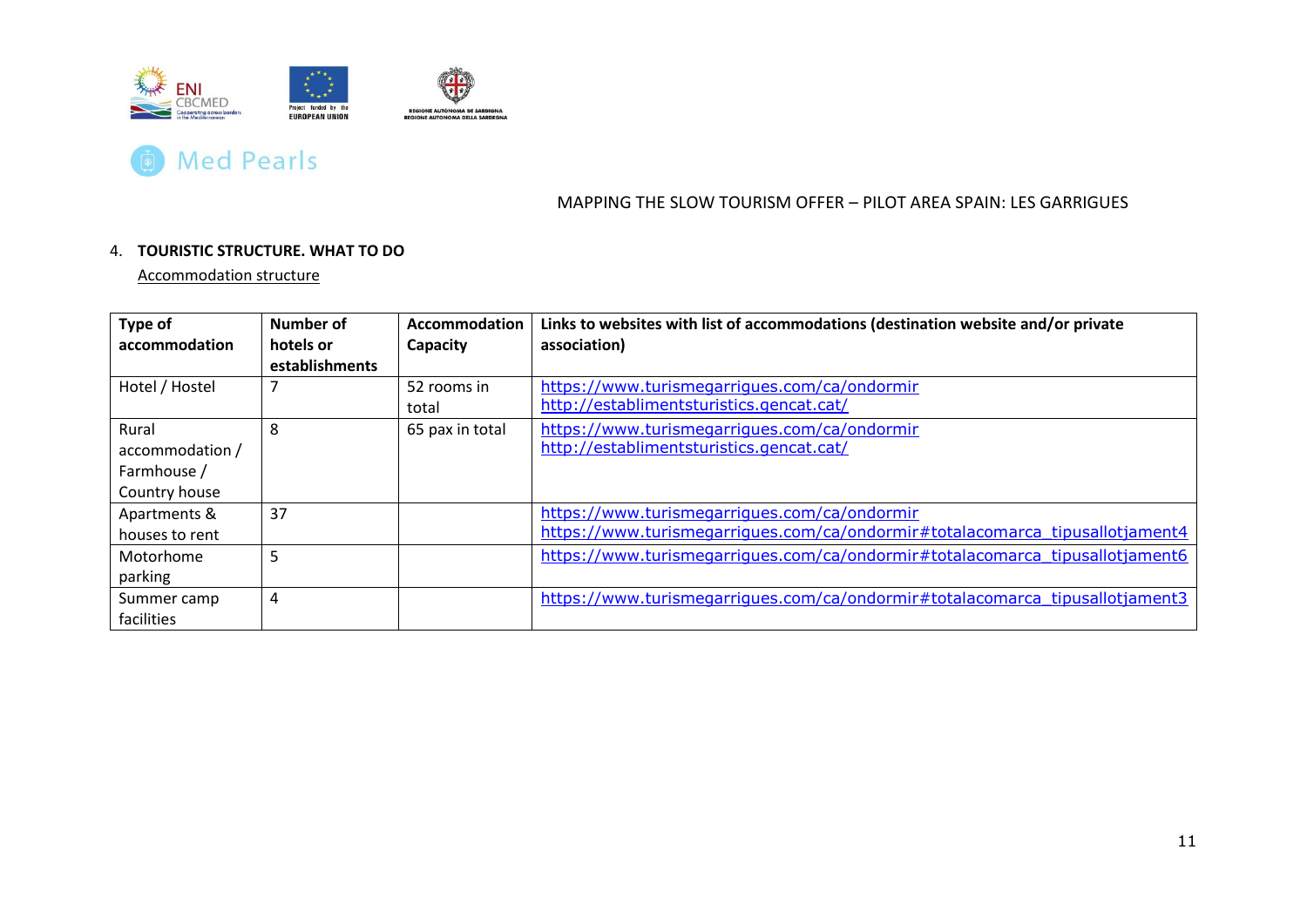



#### Main tourism resources related to Slow Tourism

Natural heritage

<span id="page-12-1"></span><span id="page-12-0"></span>

|            | Name of resource                                                                    | <b>Current tourist use</b><br>Low / Medium/<br>High | <b>Potential Tourist</b><br>Use<br>Low/Medium/High | Website or other promotional material                                                                                               |
|------------|-------------------------------------------------------------------------------------|-----------------------------------------------------|----------------------------------------------------|-------------------------------------------------------------------------------------------------------------------------------------|
| Natural 1. | Serra de la Llena<br>(mountain) and Baroque<br>Ermita of Sant Miquel de la<br>Tosca |                                                     |                                                    | https://www.turismegarrigues.com/en/region/villages/elvilosell/i<br>nterestingvisits/ermita-barroca-de-sant-miquel-de-la-tosca-454/ |
| Natural 2. | Set River (hicking around)                                                          |                                                     |                                                    | https://www.turismegarrigues.com/rutesweb/Ruta-del-riu-<br>Set.html                                                                 |
| Natural 3. | The cave paintings in Cogul                                                         |                                                     |                                                    | https://www.turismegarrigues.com/en/whattodo/interestingvisits<br>/pintures-rupestres-del-cogul-7/                                  |
| Natural 4. | Vinaixa Valley - Protected<br>area                                                  |                                                     |                                                    | https://www.espaisnaturalsdeponent.cat/en/natural-spaces-of-<br>ponent/places/9/vinaixa-valley                                      |
| Natural 5. | Mas de Melons. Protected<br>area                                                    |                                                     |                                                    | http://parcsnaturals.gencat.cat/ca/mas-de-melons-i-secans-de-<br>lleida/                                                            |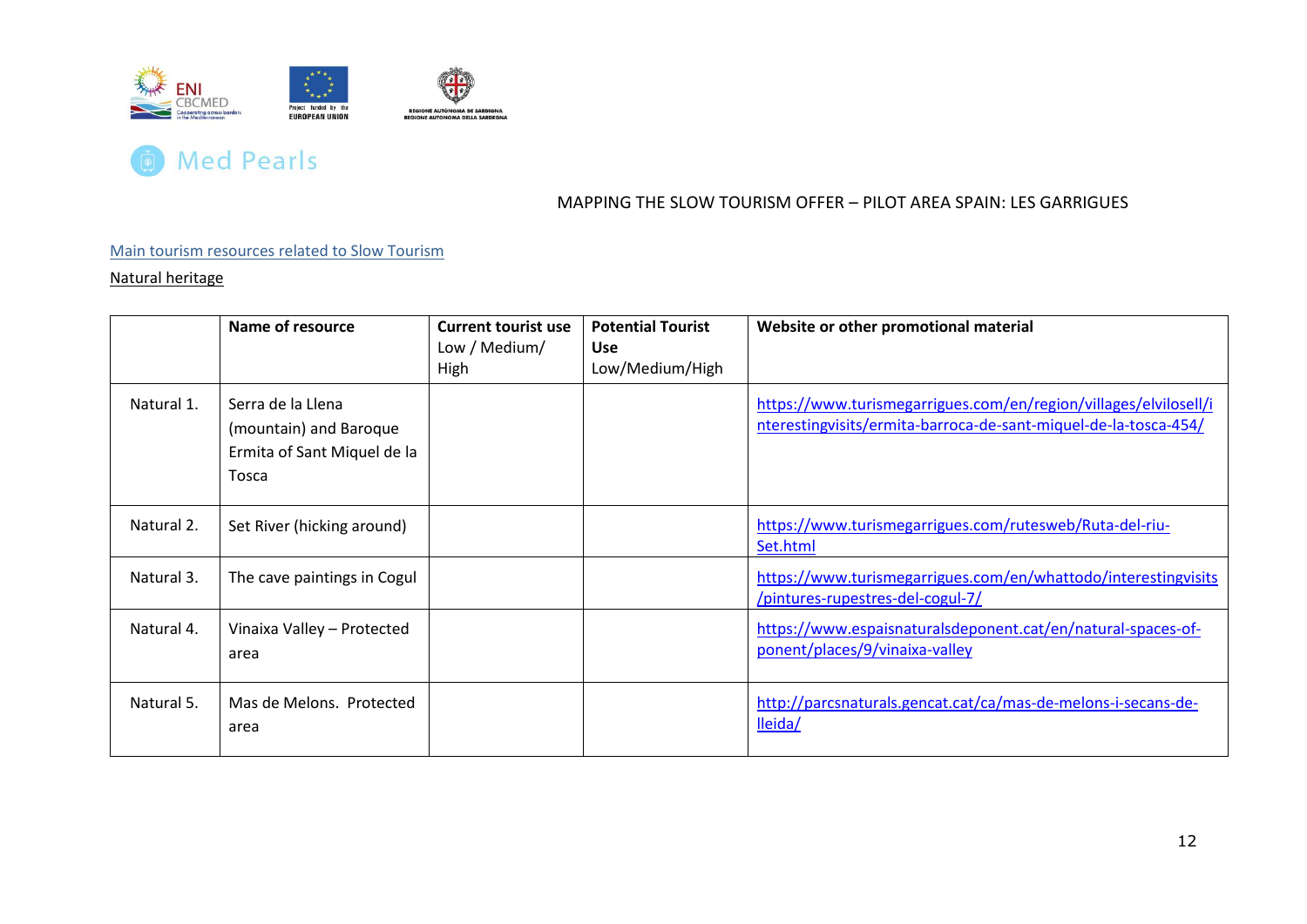

# **The Med Pearls**

| Natural 6.  | Arborètum de les Garrigues<br>Dr. Barberà                                |  | https://www.turismegarrigues.com/en/whattodo/routes/arboret<br>um-de-les-garrigues-dr-barbera--16/                          |
|-------------|--------------------------------------------------------------------------|--|-----------------------------------------------------------------------------------------------------------------------------|
| Natural 7.  | Els Bessons Natural area -<br>Els Marquesos - Ermita de<br>Sant Salvador |  | https://www.turismegarrigues.com/en/whattodo/routes/espacio-<br>natural-els-bessons-els-marquesos-ermita-de-san-salvador-7/ |
| Natural 8.  | Route of the mills                                                       |  |                                                                                                                             |
| Natural 9.  | Flowering of trees (almond<br>trees)                                     |  | https://www.turismegarrigues.com/blog/rutes-dels-ametllers-<br>florits-efimers-a-les-garrigues/                             |
| Natural 10. | 4 Local Nature Routes at La<br>Granadella                                |  | https://naturalocal.net/en/destinations/lleida/la-granadella                                                                |
| Natural 11. | Montsant $-$ NOT in the<br>Pilot Area but 4 km far                       |  |                                                                                                                             |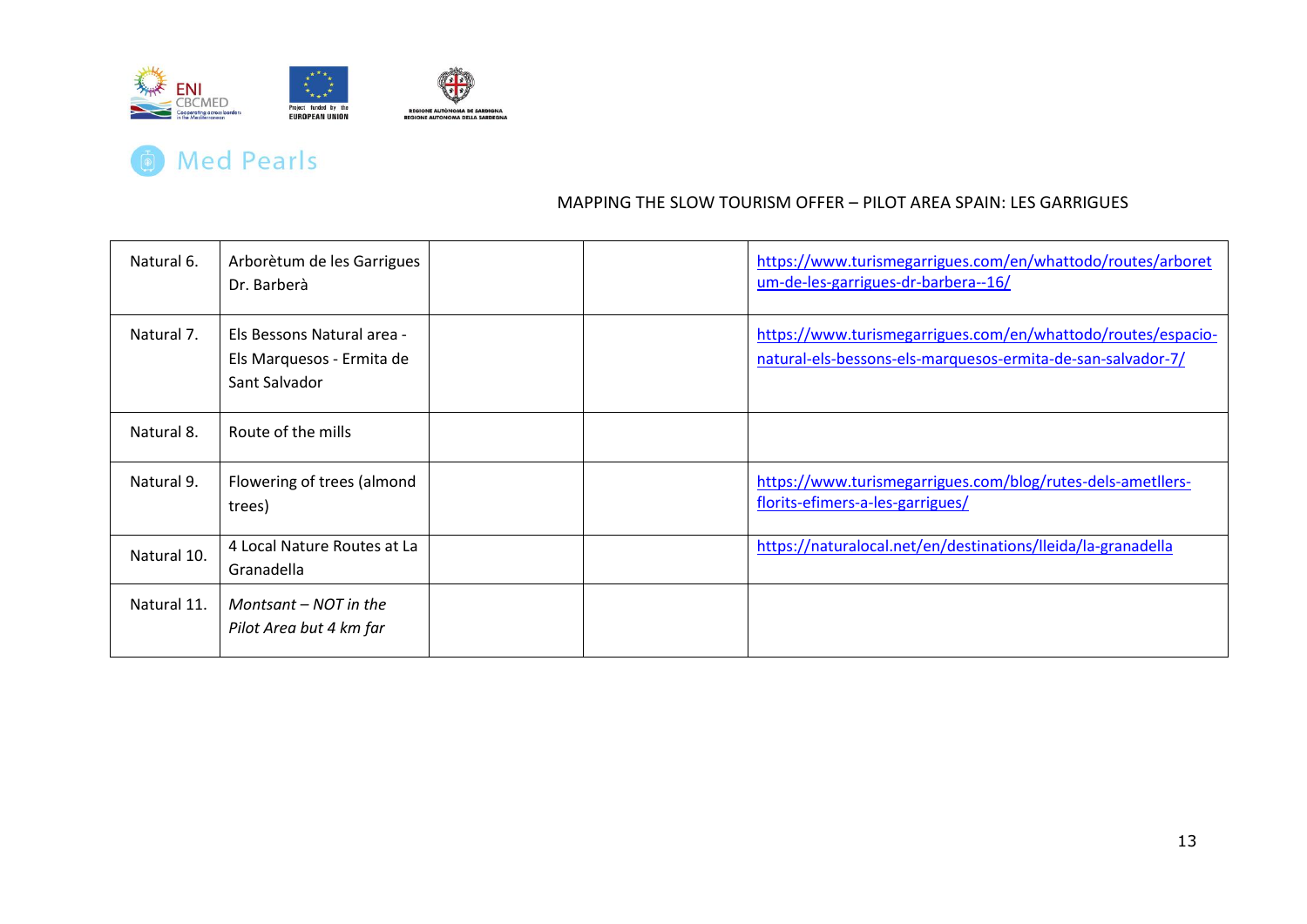



## Cultural / Historical /Artistic heritage

<span id="page-14-0"></span>

|             | Name of resource                                     | <b>Current</b><br>tourist use<br>Low /<br>Medium/<br>High | <b>Potential Tourist</b><br><b>Use</b><br>Low/Medium/High | Website or other promotional material                                                                                                          |
|-------------|------------------------------------------------------|-----------------------------------------------------------|-----------------------------------------------------------|------------------------------------------------------------------------------------------------------------------------------------------------|
| Cultural 1. | La Cova dels Moros<br>del Cogul (UNESCO<br>site)     |                                                           |                                                           | http://www.lleidatur.com/Turisme/Visita/La-Cova-dels-Moros-del-<br>Cogul/225.aspx<br>http://patrimoni.gencat.cat/en/collection/roca-dels-moros |
| Cultural 2. | Iberian Fortress of<br>the Vilars and<br>Roman Villa |                                                           |                                                           | https://www.turismegarrigues.com/en/whattodo/interestingvisits/els-<br>vilars-2/                                                               |
| Cultural 3. | Dry stone heritage                                   |                                                           |                                                           | https://www.turismegarrigues.com/en/whattodo/routes/route-of-<br>the-vaulted-huts-23                                                           |
| Cultural 4. | Oil Museum                                           |                                                           |                                                           | http://www.culturadeloli.cat/museu                                                                                                             |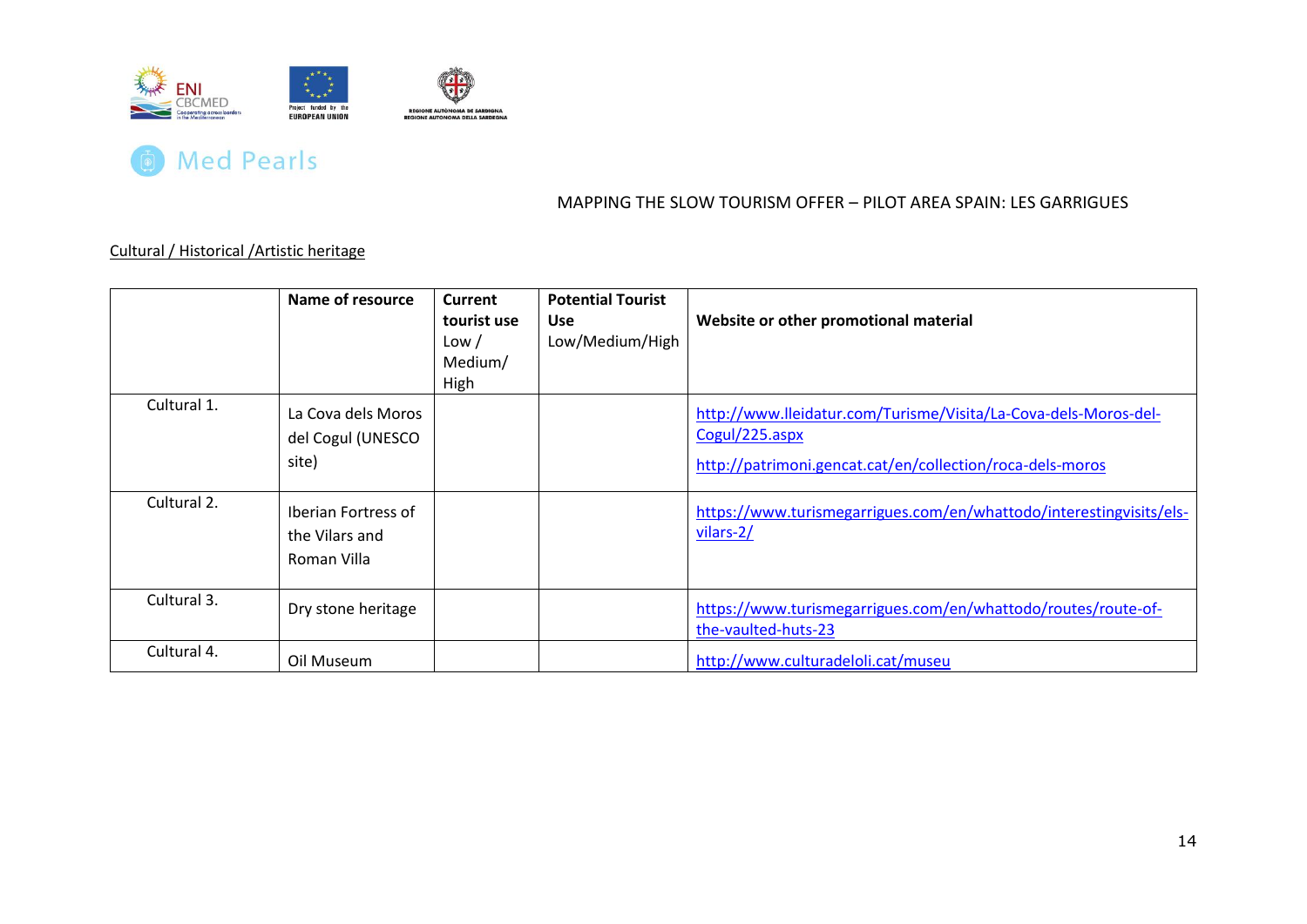



Intangible Heritage: gastronomy, popular festivities, handcrafts

<span id="page-15-0"></span>

| Intangible<br><b>Heritage</b> | Name of resource                                                                                | <b>Current</b><br>tourist<br>use<br>Low /<br>Medium/<br>High | <b>Potential</b><br><b>Tourist Use</b><br>Low/Medium/<br>High | Date/Time<br>(if applicable)  | Website or other promotional material                                                              |
|-------------------------------|-------------------------------------------------------------------------------------------------|--------------------------------------------------------------|---------------------------------------------------------------|-------------------------------|----------------------------------------------------------------------------------------------------|
| Intangible<br>1.              | Trobada de gegants,<br>grallers i correfocs a<br>les Borges Blanques<br>(traditional festivity) |                                                              |                                                               | First weekend<br>of September | https://www.festacatalunya.cat/articles-mostra-4215-cat-<br>festa major de les borges blanques.htm |
| Intangible<br>2.              | Concurs de Cassoles<br>de Tros de Juneda<br>(culinary contest)                                  |                                                              |                                                               | June                          | http://www.juneda.cat/juneda-mes-tradicions/cassoles-de-tros                                       |
| Intangible<br>3.              | Olive oil Fair                                                                                  | High                                                         | High                                                          | January                       | https://www.firaoli.cat/                                                                           |
| Intangible<br>4.              | Desclavament i<br>l'Encontre de la                                                              |                                                              |                                                               | March                         | https://www.turismegarrigues.com/blog/processo-del-desclavament-<br>de-la-granadella/              |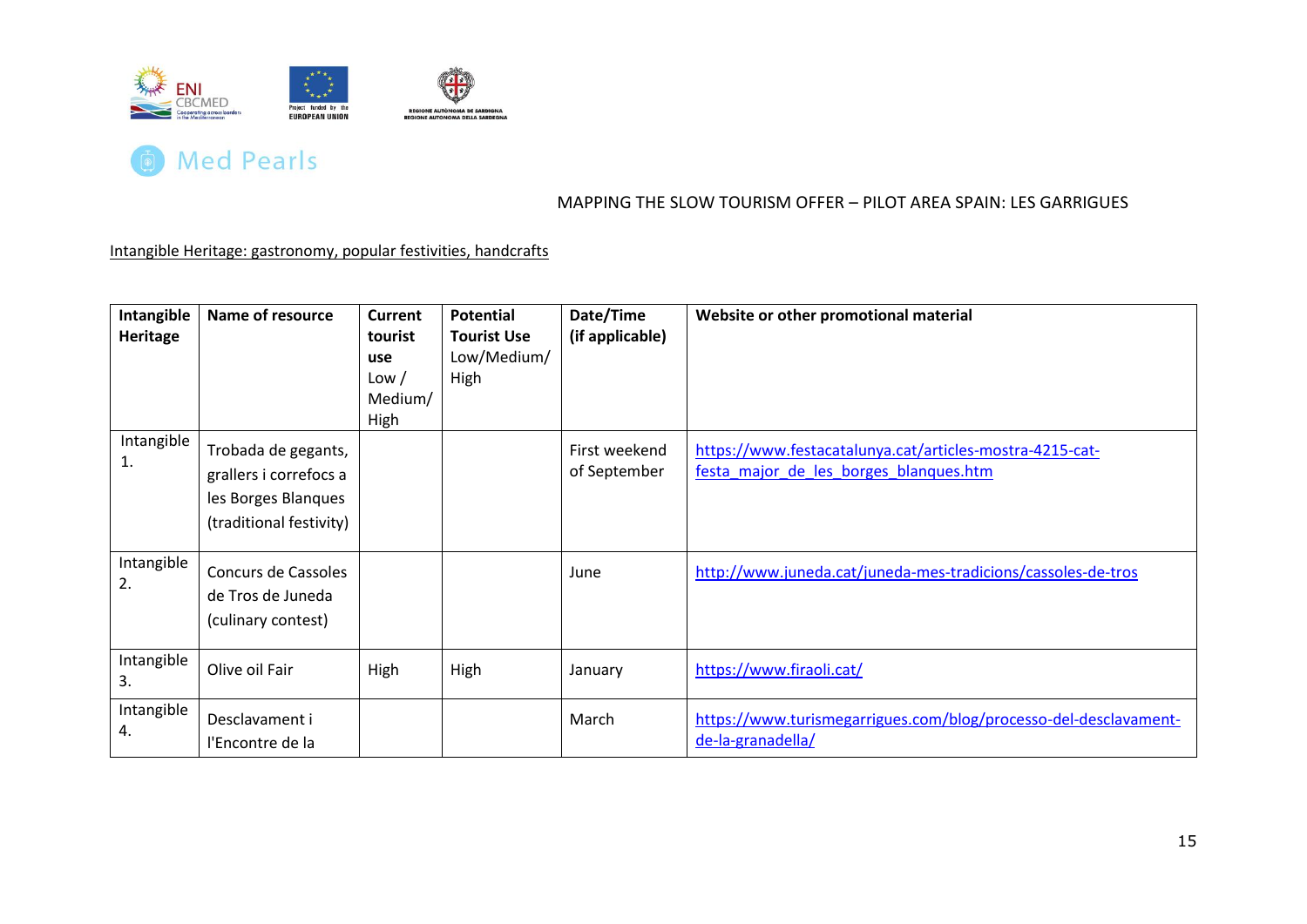

|                  | Granadella<br>(Religious festivity)                                                                                                   |  |                           |                                                                    |
|------------------|---------------------------------------------------------------------------------------------------------------------------------------|--|---------------------------|--------------------------------------------------------------------|
| Intangible<br>5. | Festival de La<br>Granadella de<br>música popular i<br>tradicional catalana<br>(Catalan popular<br>and traditional<br>music festival) |  | Last weekend<br>of August | http://www.lagranadella.cat/vine-a-la-granadella/cultura-i-festes/ |
| Intangible<br>6. | Garrigues guitar<br>festival - "Memorial<br>Emili Pujol"                                                                              |  | July                      | https://www.facebook.com/garriguitar                               |
| Intangible<br>7. | Centre de la Cultura<br>de l'Oli de Catalunya<br>(Center of the<br>Culture of the Olive<br>oil of Catalonia)                          |  |                           | http://www.culturadeloli.cat/ccoc/                                 |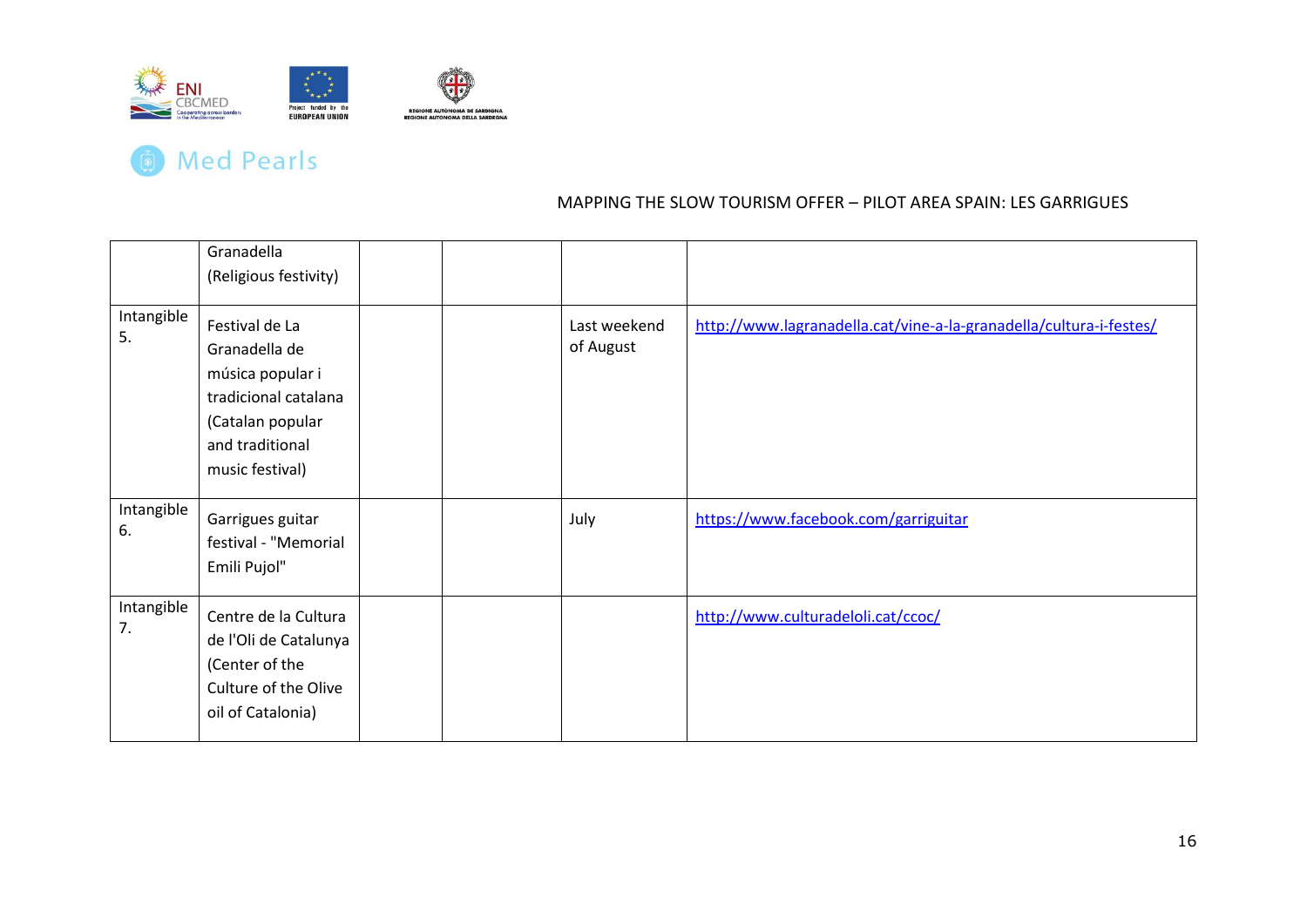

| Intangible<br>8. | Mostra<br>Gastronòmica de<br>Les Garrigues<br>(Gastronomic<br>festival) |  | November/<br>December | https://www.turismegarrigues.com/ca/onmenjar/mostragastronomic<br><u>a</u>                    |
|------------------|-------------------------------------------------------------------------|--|-----------------------|-----------------------------------------------------------------------------------------------|
| Intangible<br>9. | Olive oil tourism<br>experiences                                        |  |                       | https://www.turismegarrigues.com/publicacions/cateleg-24-<br>experiencies-oleoturistiques.pdf |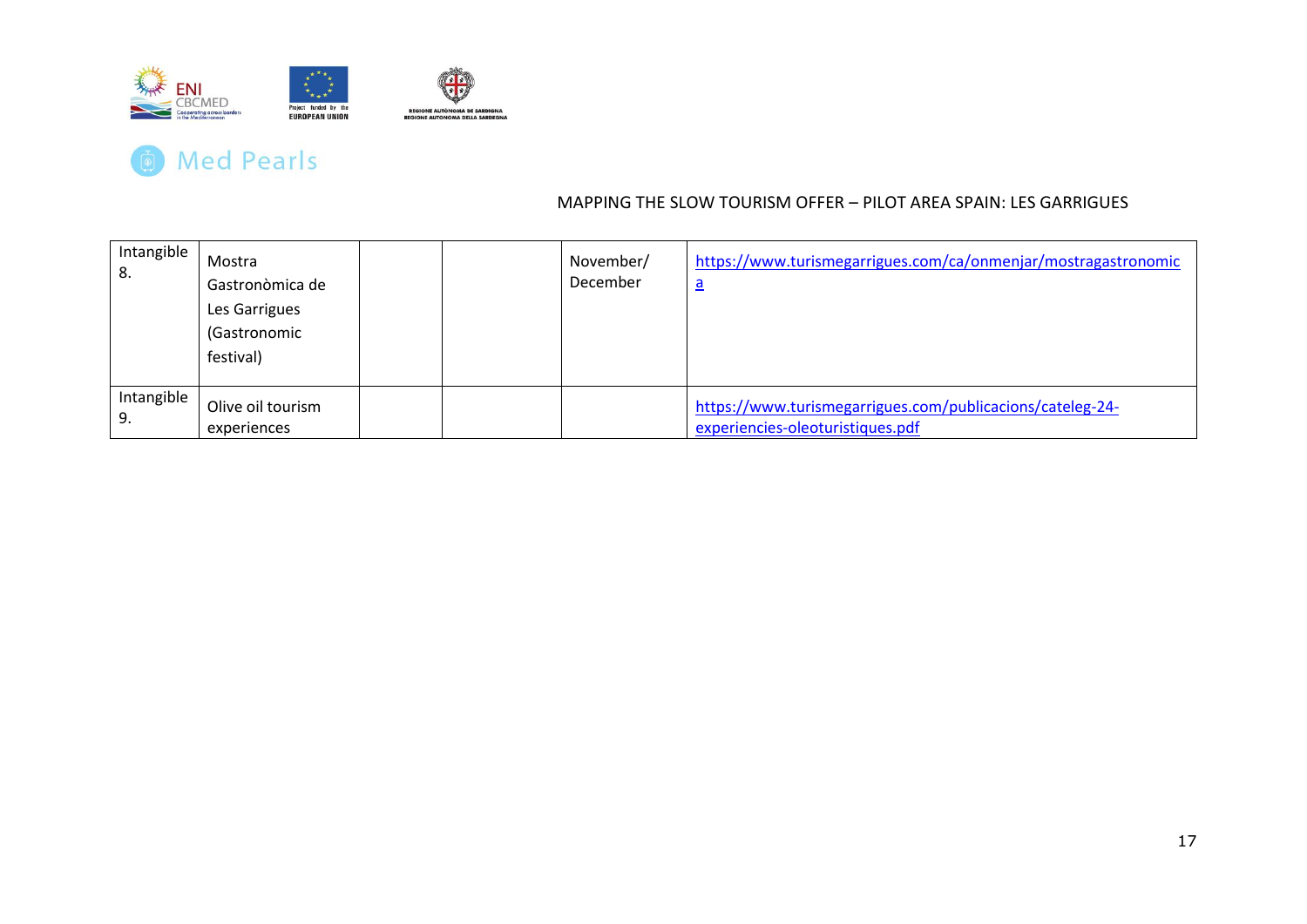



#### Events calendar

Calendar to list events linked to natural or cultural resources of the area.

It is a helpful guide for visitors to know when to visit and what to do in each season of the year. It also serves the purpose of deseasonalisation. It is important to find events or attractive factors in the low season.

<span id="page-18-1"></span><span id="page-18-0"></span>

| <b>Resources</b>                      | <b>Seasonal Event</b> |                   |               | Link          |                                                                    |
|---------------------------------------|-----------------------|-------------------|---------------|---------------|--------------------------------------------------------------------|
|                                       | <b>Winter</b>         | <b>Spring</b>     | <b>Summer</b> | <b>Autumn</b> |                                                                    |
| Trobada de gegants, grallers i        |                       |                   | X             |               | https://www.festacatalunya.cat/articles-mostra-4215-cat-           |
| correfocs a les Borges Blanques       |                       |                   |               |               | festa major de les borges blanques.htm                             |
| (traditional festivity)               |                       |                   |               |               |                                                                    |
| Concurs de Cassoles de Tros de        |                       | $\checkmark$<br>∧ |               |               | http://www.juneda.cat/juneda-mes-tradicions/cassoles-de-tros       |
| Juneda (culinary contest)             |                       |                   |               |               |                                                                    |
| Olive oil Fair                        | Χ                     |                   |               |               | https://www.firaoli.cat/                                           |
| Desclavament i l'Encontre de la       | X                     |                   |               |               | https://www.turismegarrigues.com/blog/processo-del-desclavament-   |
| Granadella (Religious festivity)      |                       |                   |               |               | de-la-granadella/                                                  |
| Festival de La Granadella de música   |                       |                   | X             |               | http://www.lagranadella.cat/vine-a-la-granadella/cultura-i-festes/ |
| popular i tradicional catalana        |                       |                   |               |               |                                                                    |
| (Catalan popular and traditional      |                       |                   |               |               |                                                                    |
| music festival)                       |                       |                   |               |               |                                                                    |
| Garrigues guitar festival - "Memorial |                       |                   | Χ             |               | https://www.facebook.com/garriguitar                               |
| Emili Pujol"                          |                       |                   |               |               |                                                                    |
| Mostra Gastronòmica de Les            |                       |                   |               | X             | https://www.turismegarrigues.com/ca/onmenjar/mostragastronomica    |
| Garrigues (Gastronomic festival)      |                       |                   |               |               |                                                                    |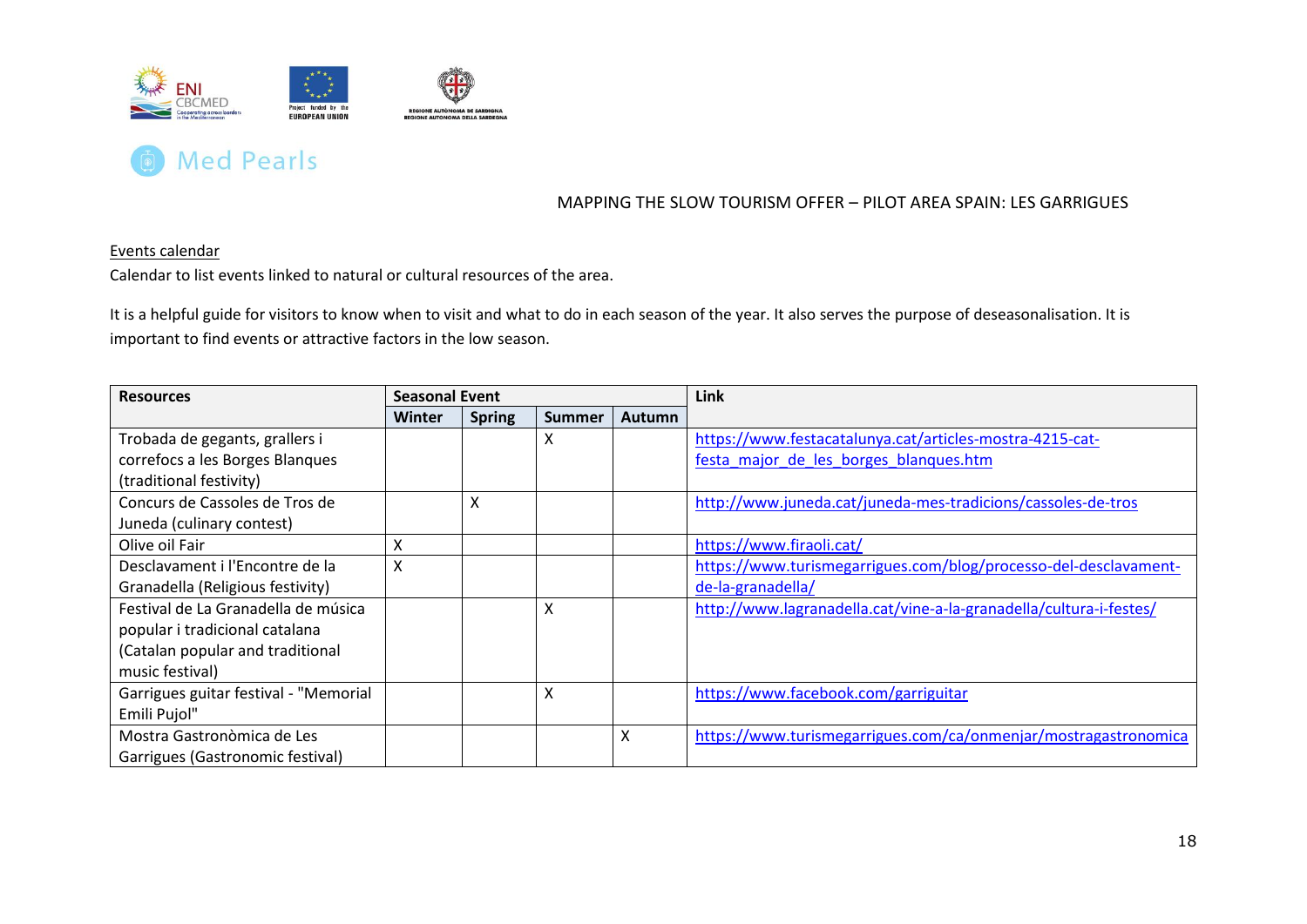



| FIRRA, Fira de la Cervesa Artesana a |  |   | X | https://www.facebook.com/FirraBorges/ |
|--------------------------------------|--|---|---|---------------------------------------|
| les Borges Blanques (Beer festival)  |  |   |   |                                       |
| Fira de Santa Caterina d'Arbeca      |  |   |   | www.arbeca.cat                        |
| Mercat Medieval d'Arbeca (Medieval   |  |   |   | www.arbeca.cat                        |
| Market)                              |  |   |   |                                       |
| Tastjazz (Wine tasting and jazz      |  | x |   | www.arbeca.cat                        |
| concert at Arbeca)                   |  |   |   |                                       |
| Aplec Sardanista de les Borges       |  | x |   | www.lesborgesblanques.cat             |
| Blanques (traditional dance)         |  |   |   |                                       |
| Festa de Sant Salvador (Les Borges   |  | х |   | www.lesborgesblanques.cat             |
| Blanques)                            |  |   |   |                                       |

#### Tourist information points or services

|                 | Name of information point or center                                             | Website or promotional material             |
|-----------------|---------------------------------------------------------------------------------|---------------------------------------------|
|                 |                                                                                 |                                             |
| Tourist Info 1. | Patronat de Turisme de les Terres de Lleida (Terres de Lleida<br>Tourism Board) | http://www.aralleida.cat/en/les-garrigues/# |
| Tourist Info 2. | Oficina Comarcal de Turisme (County Tourist Office)                             | https://www.turismegarrigues.com/en/        |
| Tourist Info 3. | Touristic information point (El Cogul)                                          |                                             |
| Tourist Info 4. | La Granadella Tourist Office                                                    | www.culturadeloli.cat                       |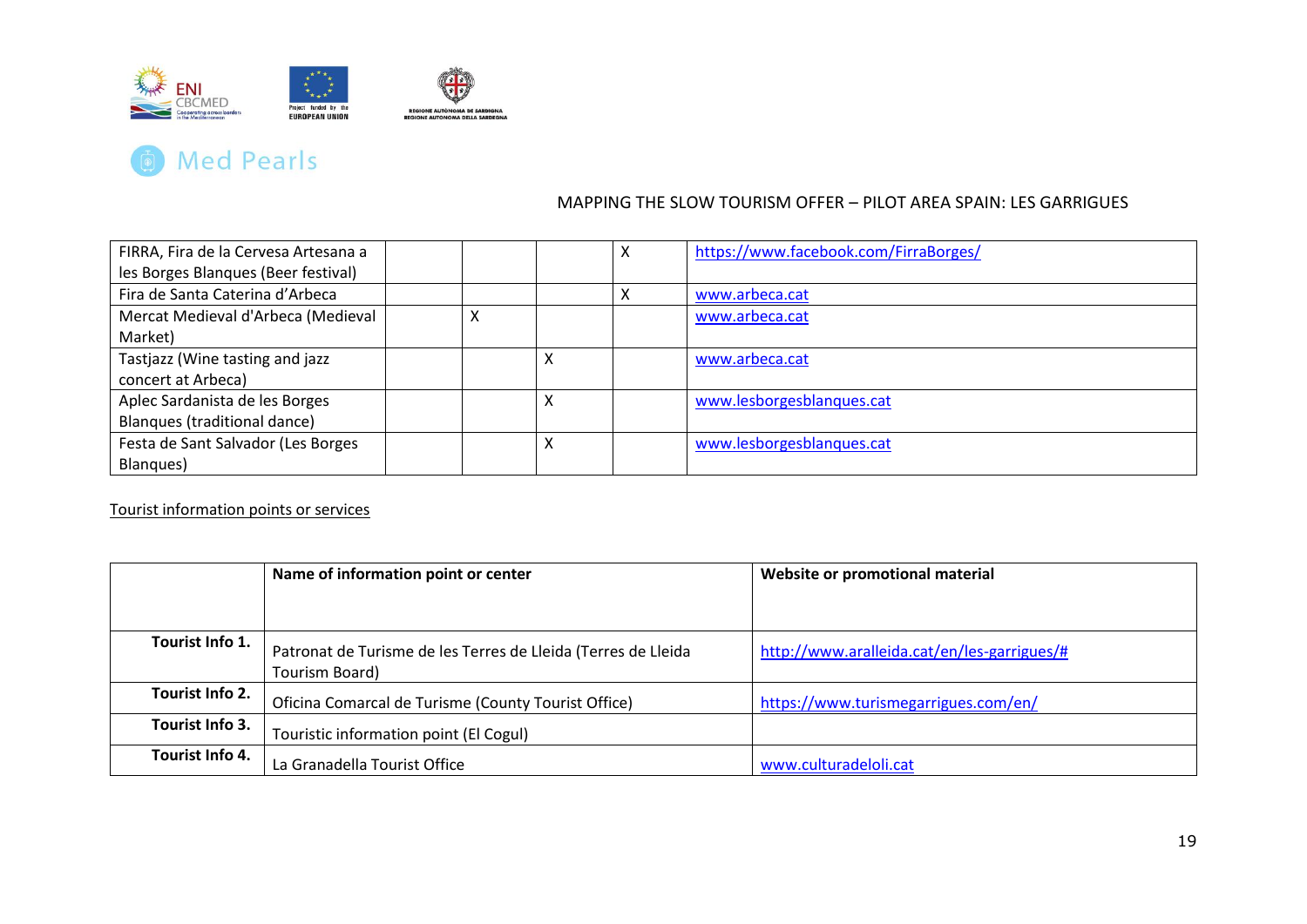



### Providers of services for visitors

List other services of value for the development of new Tourist products: active and sport tourism local companies, local guides companies, transfer companies or other services .

<span id="page-20-0"></span>

| Type of<br><b>Service</b> | Name of company or provider                   | <b>Associated Tourist</b><br>resources or heritage                       | Website or promotional material                                                                                |
|---------------------------|-----------------------------------------------|--------------------------------------------------------------------------|----------------------------------------------------------------------------------------------------------------|
| Service 1.                | Fundació Trenca (at Bovera city hall).        | Environmental<br>awareness                                               | http://trenca.org/sensibilitzacio-ambiental/descobreix-bovera/                                                 |
| Service 2.                | Ruta dels 7 sentits. Marta Pruna              | Route that mixes<br>sculpture and landscape                              | http://www.cerviadelesgarrigues.cat/copy_of_actualitat/rutes/ruta-<br>del-cami-dels-set-sentits-de-marta-pruna |
| Service 3.                | Centre de la Cultura de l'Oli de<br>Catalunya | Oil Culture<br>Interpretation Center/<br>Olive oil tourism<br>experience | http://www.culturadeloli.cat/ccoc/                                                                             |
| Service 4.                | Olea Soul Food Travel                         | Travel Agency - Food<br>Travel / Olive oil tourism<br>experience         | http://www.oleasoul.com/en/                                                                                    |
| Service 5.                | Horitzons Natura (Viatges Horitzons)          | Travel Agency - Guided<br>tours / Olive oil tourism<br>experience        | https://www.viatgeshoritzons.com/                                                                              |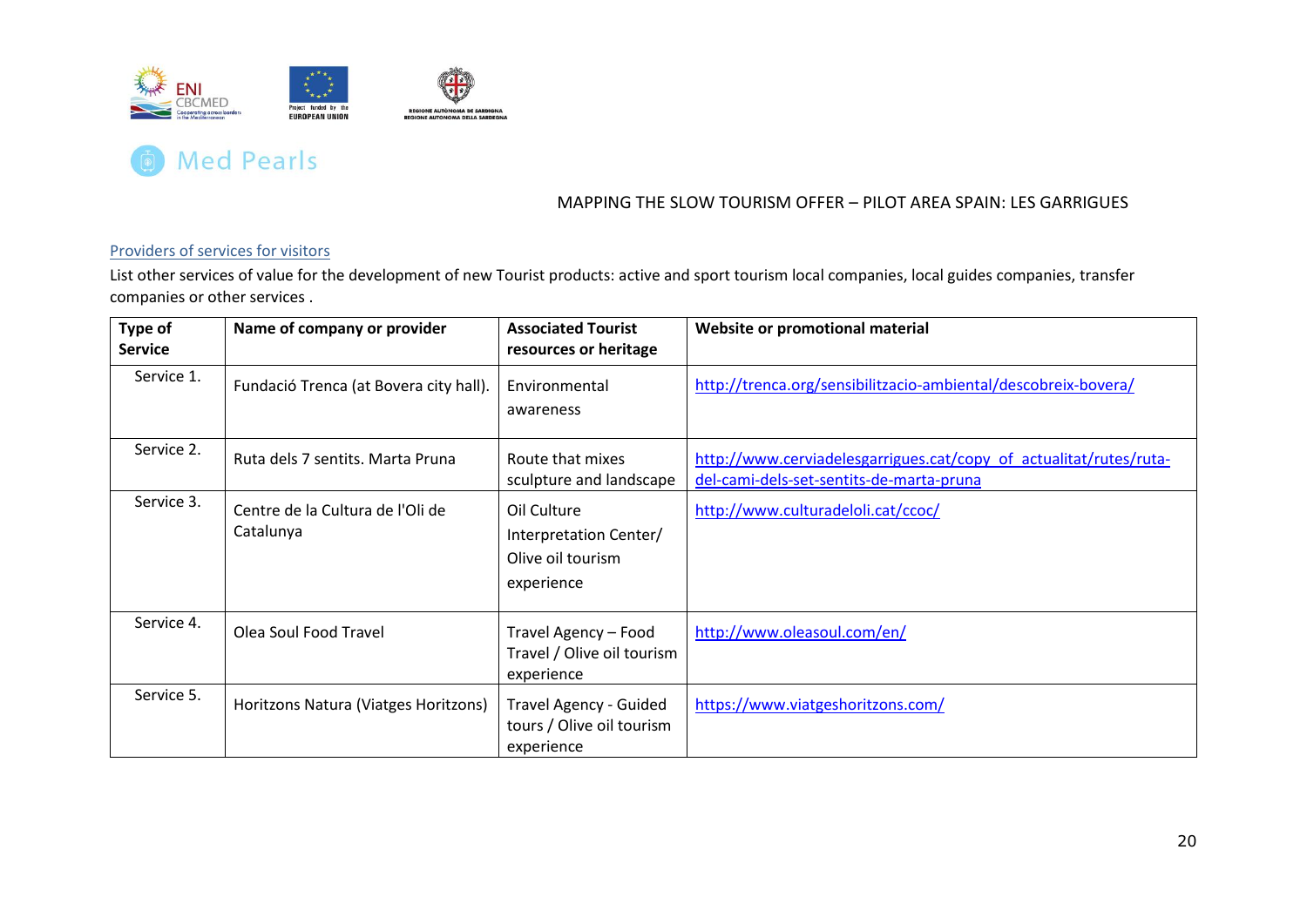

| Service 6.  | <b>Boira Experience</b>                      | <b>Travel Agency - Pedals</b><br>del Canal d'Urgell Slow | https://www.pedalesdelmundo.com/es/rutas/pedals-del-canal-d-<br>urgell                       |
|-------------|----------------------------------------------|----------------------------------------------------------|----------------------------------------------------------------------------------------------|
| Service 7.  | Camins de pedra                              | <b>BTT Routes</b>                                        | https://www.caminsdepedra.com/?lang=en                                                       |
| Service 8.  | Restaurante La Llena                         | Restaurant                                               | https://www.turismegarrigues.com/es/dondecomer/restaurantes/bar-<br>restaurante-la-llena-200 |
| Service 9.  | Masia Les Garrigues                          | Restaurant / Olive oil<br>tourism experience             | http://www.masialesgarrigues.com/es/                                                         |
| Service 10. | <b>Hostal Restaurant Benet</b>               | Restaurant                                               | https://restauranthostalbenet.com/espanol/                                                   |
| Service 11. | Mas Blanch i Jové                            | Enotourism                                               | https://www.masblanchijove.com/es/                                                           |
| Service 12. | <b>Celler Clos Pons</b>                      | Enotourism                                               | http://www.clospons.com/                                                                     |
| Service 13. | Celler Vinya Els Vilar                       | Enotourism / Olive oil<br>tourism experience             | http://www.vinyaelsvilars.cat/en/                                                            |
| Service 14. | Celler Tomàs Cusiné                          | Enotourism                                               | https://www.tomascusine.com                                                                  |
| Service 15. | Celler Purgatori Familia Torres              | Enotourism                                               | https://www.torres.es/es/bodegas/purgatori                                                   |
| Service 16. | Celler Cèrvoles                              | Enotourism                                               | http://www.cervoles.net/                                                                     |
| Service 17. | Cooperativa d'Arbeca                         | Oil / Olive oil tourism<br>experience                    | https://www.arbequina.coop/                                                                  |
| Service 18. | +Art                                         | Oil                                                      | https://olisbenetrebull.com/en/                                                              |
| Service 19. | Dominis de Granyena - Molí de la<br>Societat | Organic oil and<br>Arbequina olives                      | http://dominisdegranyena.com/                                                                |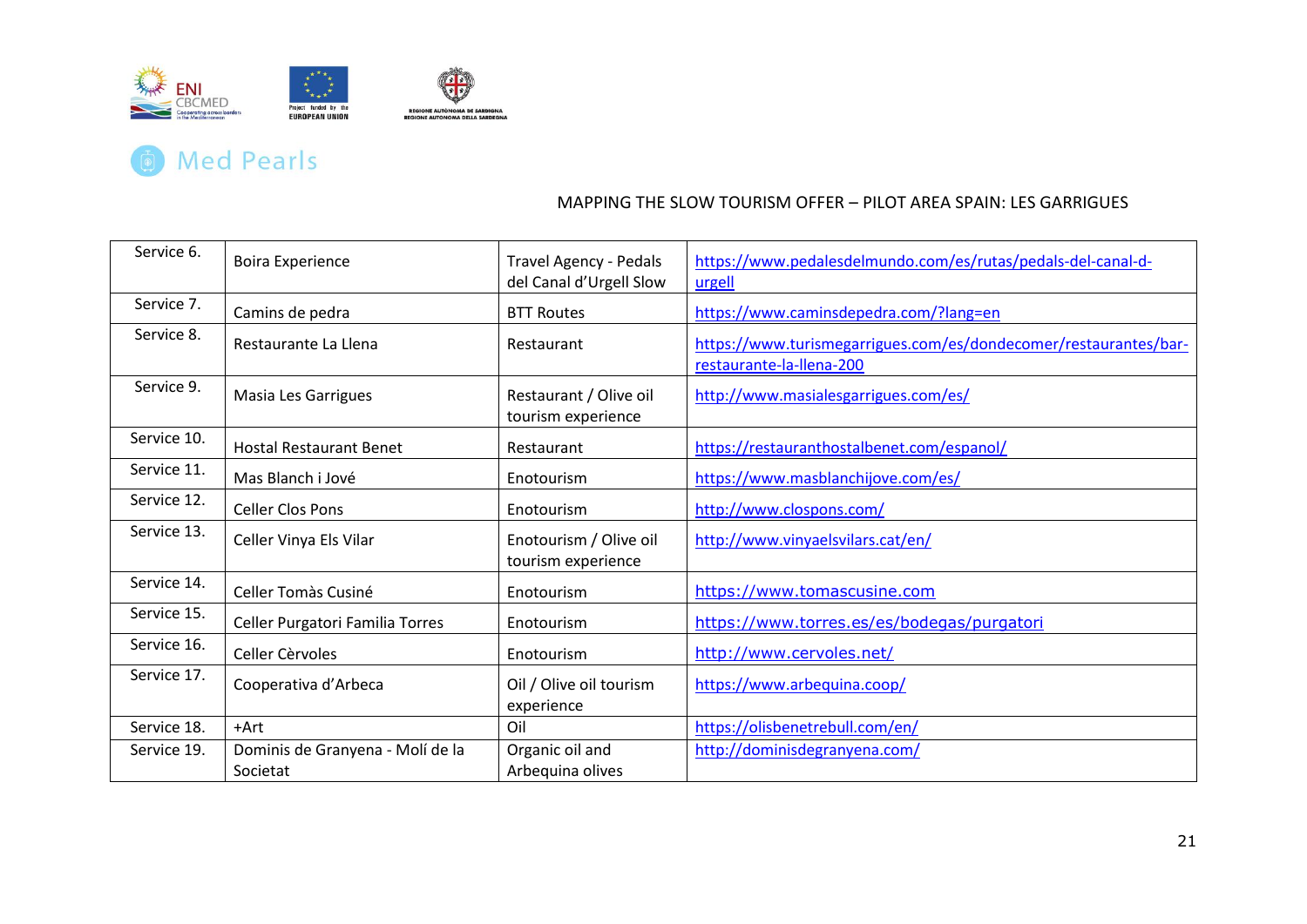

# **(a)** Med Pearls

| Service 20. | Floristeria Gineste's              | Flower shop               | https://www.facebook.com/Floristeria-Ginestes-385941874863663/     |
|-------------|------------------------------------|---------------------------|--------------------------------------------------------------------|
| Service 21. | Thymus Organic Soap                | Natural cosmetics with    | https://www.lleida.com/thymus-organic-soap/qui-som                 |
|             |                                    | herbs and organic oil     |                                                                    |
| Service 22. | Centre Burricleta (2 routes)       | E-Bike rent company       | https://burricleta.com/ca/centres/estable-burricleta-les-garrigues |
| Service 23. | Olinunllum                         | Guided tour & oil tasting | https://olinunllum.cat/                                            |
|             |                                    | / Olive oil tourism       |                                                                    |
|             |                                    | experience                |                                                                    |
| Service 24. | Cooperativa d'Aspa                 | Oil / Olive oil tourism   | https://www.oliaspa.com                                            |
|             |                                    | experience                |                                                                    |
| Service 25. | Tourism office les Borges Blanques | Guided tour & oil tasting | http://capitaldeloli.cat/                                          |
|             |                                    | / Olive oil tourism       |                                                                    |
|             |                                    | experience                |                                                                    |
| Service 26. | Gito.cat                           | Mediation, Com,           | http://www.gito.cat/                                               |
|             |                                    | Cultural management /     |                                                                    |
|             |                                    | Olive oil tourism         |                                                                    |
|             |                                    | experience                |                                                                    |
| Service 27. | BeeHappy                           | Beekeeping / Olive oil    | https://www.beehappy.cat/                                          |
|             |                                    | tourism experience        |                                                                    |
| Service 28. | Agrícola Sant Isidre de Juncosa    | Oil / Olive oil tourism   | http://www.olilescabanes.com/                                      |
|             |                                    | experience                |                                                                    |
| Service 29. | PalitrokeRange                     | E-Bike rent company /     |                                                                    |
|             |                                    | Olive oil tourism         |                                                                    |
|             |                                    | experience                |                                                                    |
| Service 30. | Cal Pastor. Agrotourism            | Accommodation / Olive     | https://calpastor.cat/en/                                          |
|             |                                    | oil tourism experience    |                                                                    |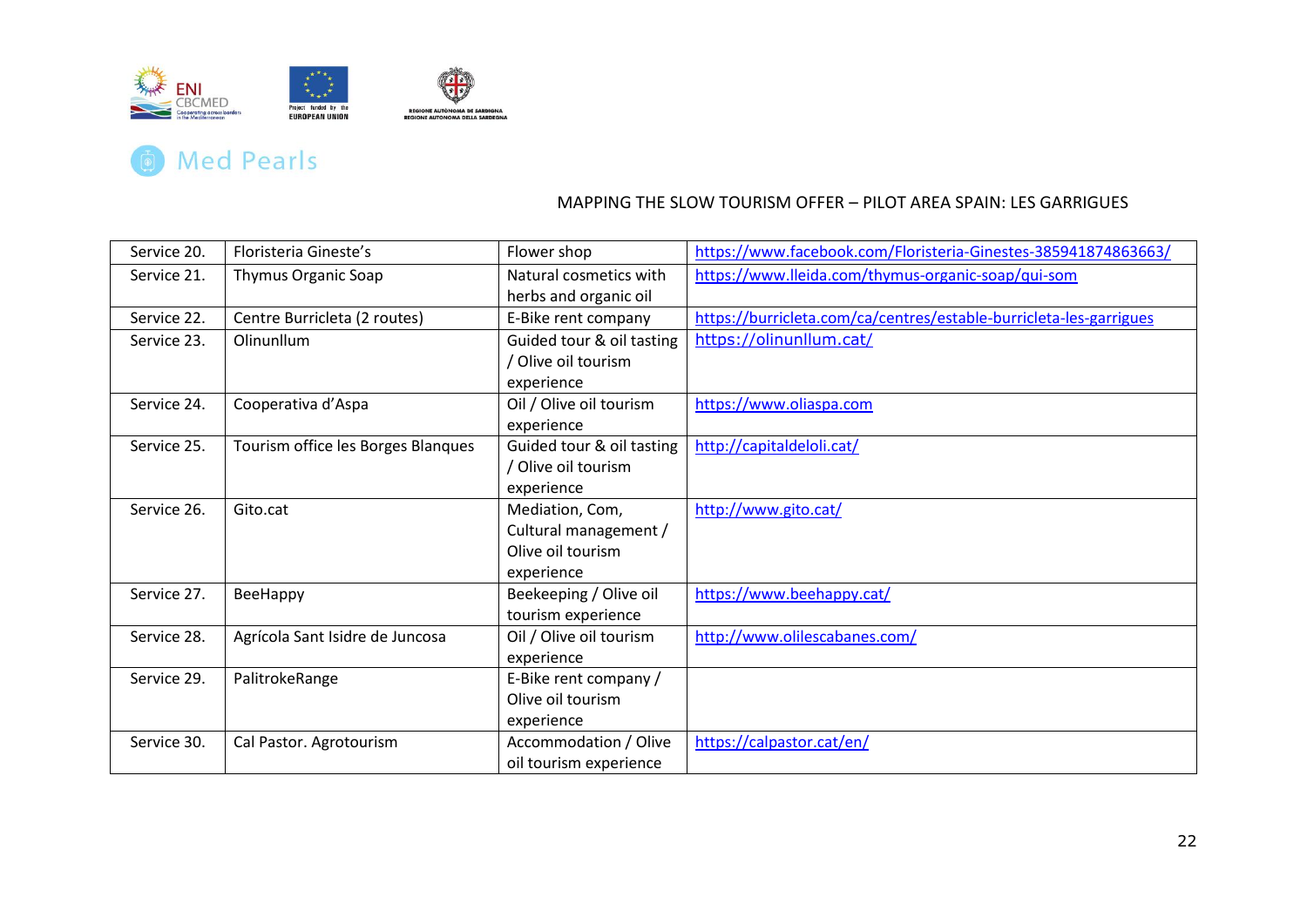

| Service 31. | Dry stone interpretation center | Guided tour / Olive oil | http://www.turismetorrebesses.com/           |
|-------------|---------------------------------|-------------------------|----------------------------------------------|
|             |                                 | tourism experience      |                                              |
| Service 32. | OleumExperience                 | Oil / Olive oil tourism | http://oleumflumen.com/                      |
|             |                                 | experience              |                                              |
| Service 33. | Els fogons de la Carme          | Restaurant / Olive oil  | https://elsfogonsdelacarme.wordpress.com/    |
|             |                                 | tourism experience      |                                              |
| Service 34. | Ca la Margarida                 | Restaurant / Olive oil  | www.restaurant-ca-la-margarida.business.site |
|             |                                 | tourism experience      |                                              |
| Service 35. | La Placeta Restaurant           | Restaurant / Olive oil  | http://www.laplacetarestaurant.cat/          |
|             |                                 | tourism experience      |                                              |
| Service 36. | Restaurant el Racó              | Restaurant / Olive oil  |                                              |
|             |                                 | tourism experience      |                                              |
| Service 37. | Restaurant La Garbinada         | Restaurant / Olive oil  | https://garbinada.com/restaurant             |
|             |                                 | tourism experience      |                                              |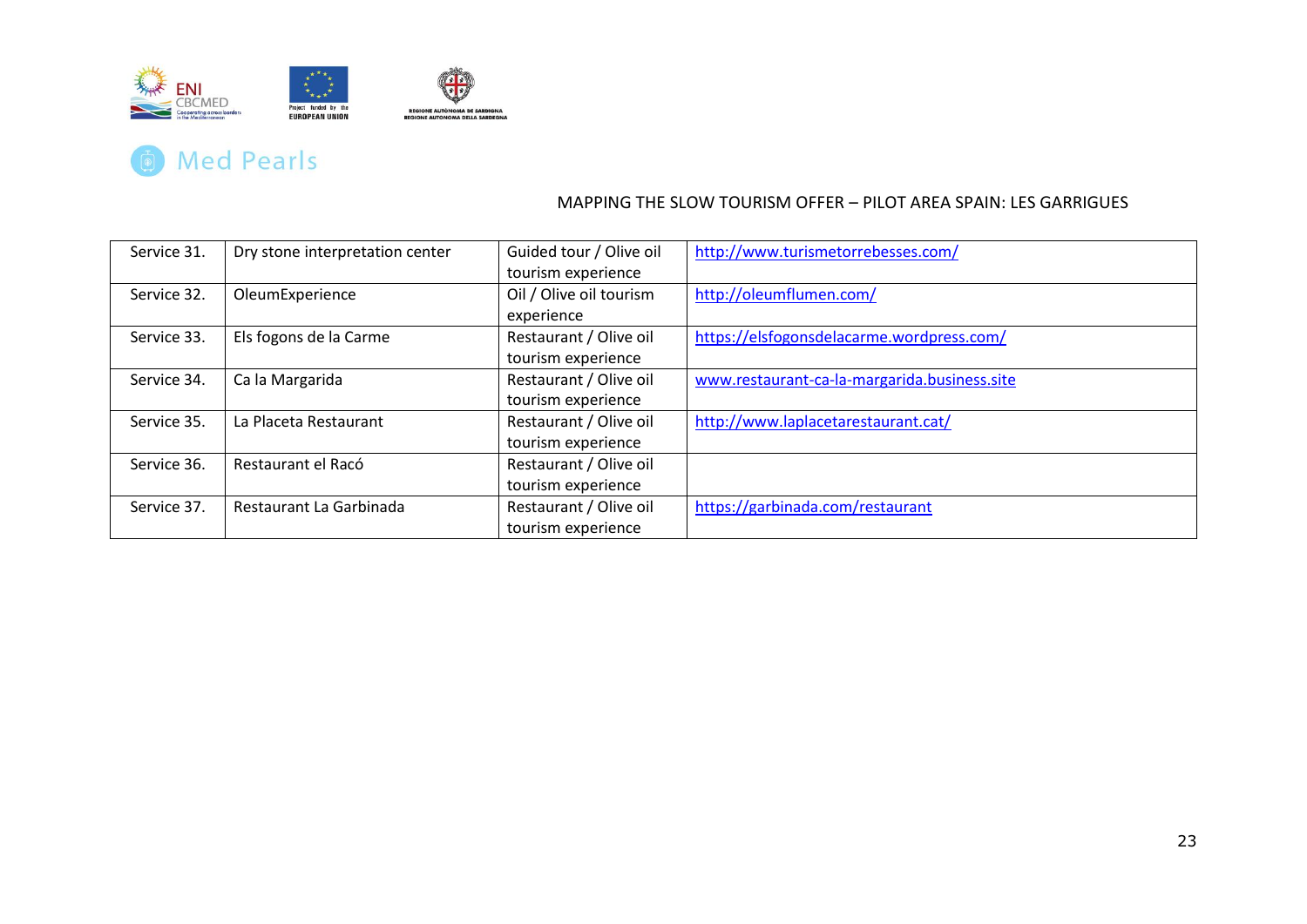



#### **5. TOURISM PROMOTION**

#### Promotion bodies

- o Organisations responsible for tourism promotion and local heritage promotion (pro loco)
- o Organisations and associations responsible for tourism-related activities.

(For example: organisations involved in tourism planning, business development or other relevant actors)

<span id="page-24-1"></span><span id="page-24-0"></span>

| Name of organisation       | Type:          | How can they contribute to Med Pearls?    | Link to website                      |
|----------------------------|----------------|-------------------------------------------|--------------------------------------|
|                            | Public         | (E.g., contact with companies, Promotion, |                                      |
|                            | Private        | Communication, product development)       |                                      |
|                            | Public-private |                                           |                                      |
|                            |                |                                           |                                      |
|                            |                |                                           |                                      |
| Patronat de Turisme        | Public         |                                           | http://www.aralleida.cat/en/         |
| (Regional Tourist Board)   |                |                                           |                                      |
| of the Diputació de Lleida |                |                                           |                                      |
| Consell Comarcal de les    | Public         |                                           | https://www.turismegarrigues.com/en/ |
| Garrigues                  |                |                                           |                                      |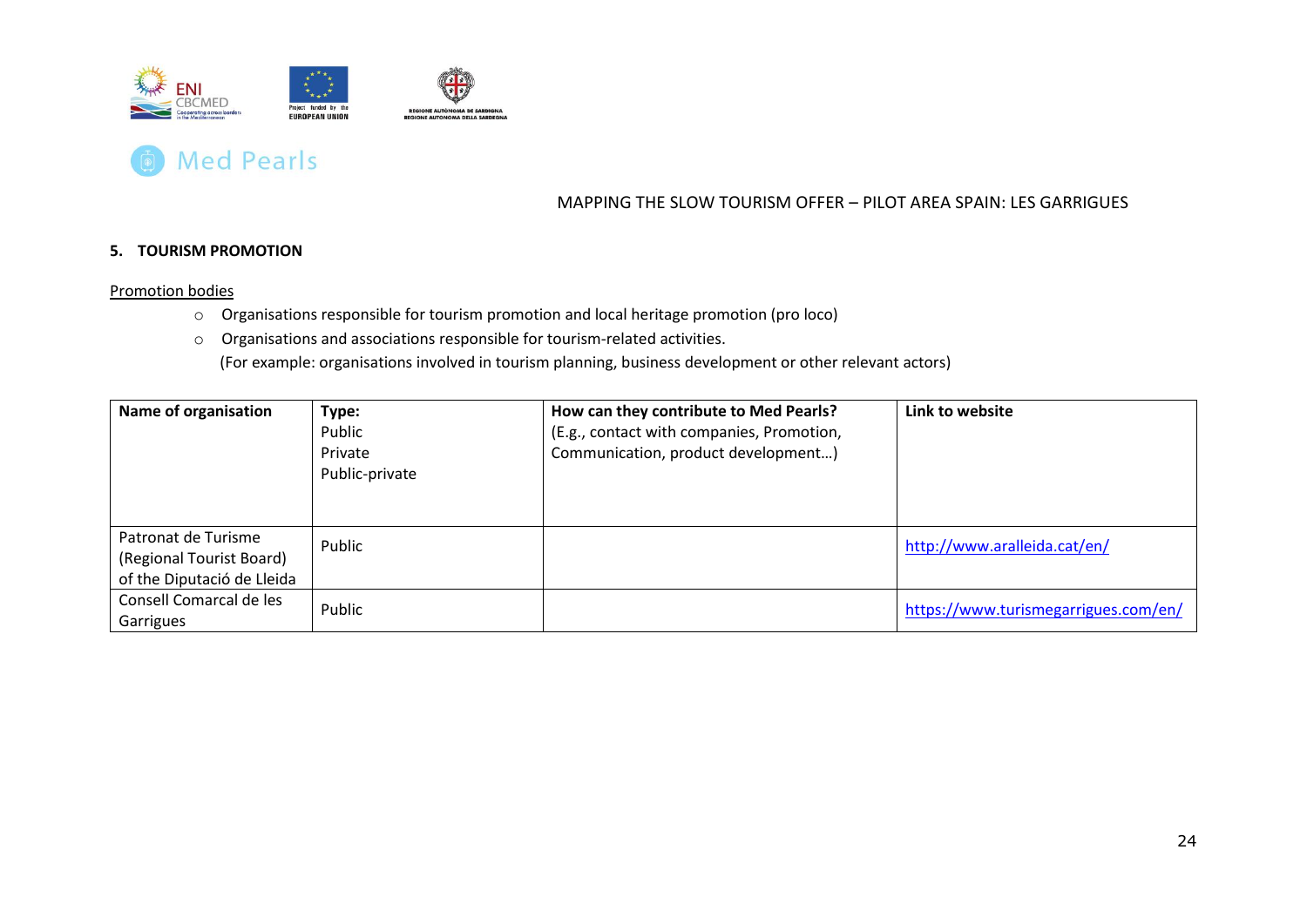



#### Promotion content or channels

| <b>Type</b>         | Name of profile<br>account                     | Languages | Link                                           | <b>Target</b><br>audience<br>(B2B)<br><b>B2C)</b> | <b>Reach (relevant</b><br>to Med Pearls)<br>(low, medium,<br>high) | Other<br>comments<br>(number of<br>followers, etc) |
|---------------------|------------------------------------------------|-----------|------------------------------------------------|---------------------------------------------------|--------------------------------------------------------------------|----------------------------------------------------|
| Social<br>Network 1 | Facebook<br>Turisme Les<br>Garrigues           | Catalan   | https://www.facebook.com/turisme.garrigues     | B <sub>2</sub> C                                  |                                                                    | 3700 followers                                     |
| Social<br>Network 2 | <b>Twitter County</b><br><b>Tourist Office</b> | Catalan   | https://twitter.com/CCGarrigues                | $B2B +$<br>B <sub>2</sub> C                       |                                                                    | 1720 followers                                     |
| Social<br>Network 3 | Instagram<br>Turisme Les<br>Garrigues          | Catalan   | https://www.instagram.com/turismelesgarrigues/ | B <sub>2</sub> B                                  |                                                                    | 3000 followers                                     |

<span id="page-25-0"></span>

| <b>Type</b> | <b>Title</b>            | Languages | link                                                                            | Content       |
|-------------|-------------------------|-----------|---------------------------------------------------------------------------------|---------------|
|             |                         |           |                                                                                 |               |
| Video       | Coneixes les Garrigues? | Music     | https://www.youtube.com/watch?v=n7QlmTSVqiw                                     | Natural and   |
|             | (Do you know Les        | only      |                                                                                 | air views of  |
|             | Garrigues?)             |           |                                                                                 | the county    |
| Video       | Un dia perfecte en      | Catalan   | https://www.youtube.com/watch?time_continue=180&v=K6pjqjP0YkU&feature=emb_title | A family trip |
|             | família per Catalunya - |           |                                                                                 | at Les        |
|             |                         |           |                                                                                 | Garrigues     |